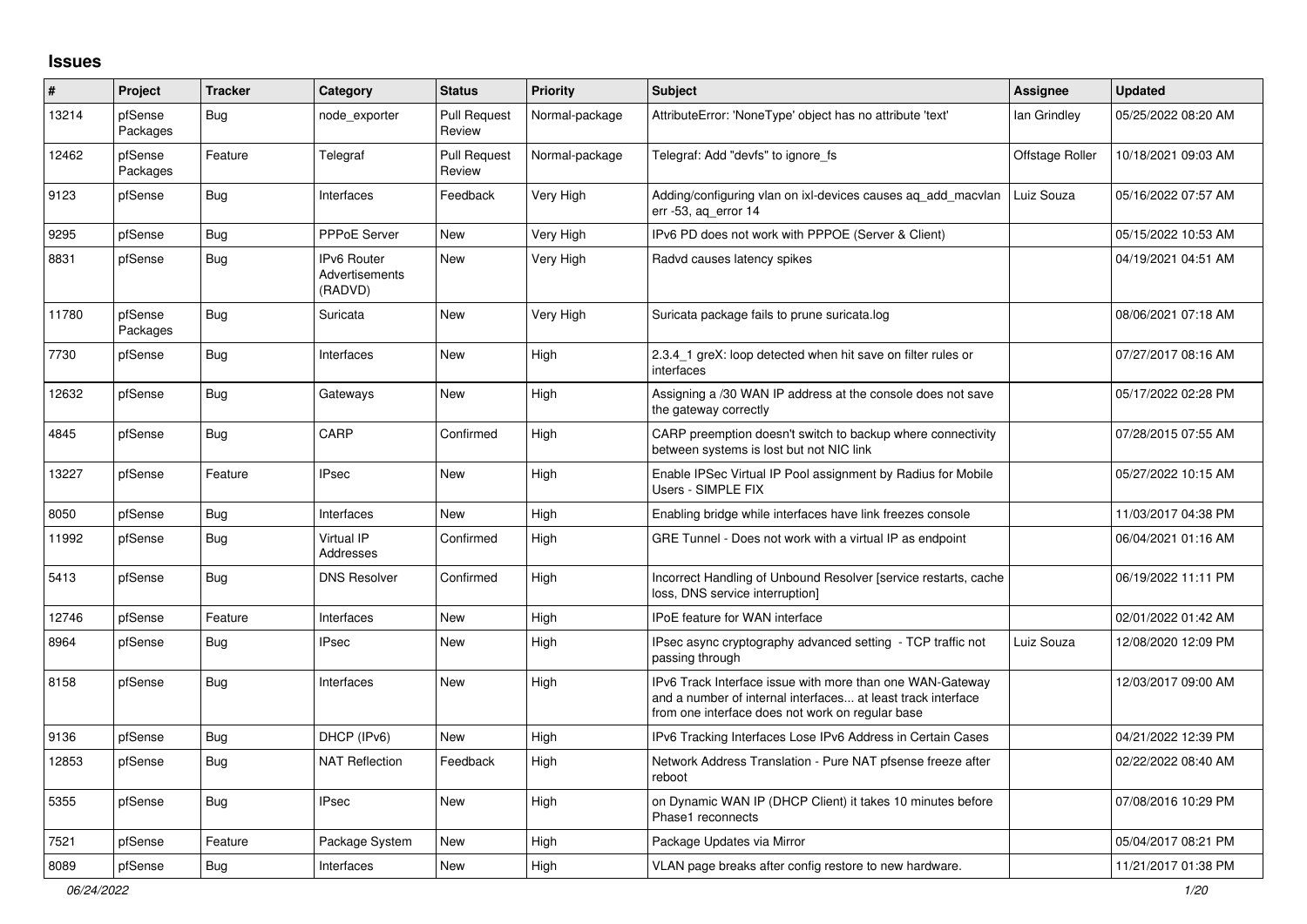| $\sharp$ | Project             | <b>Tracker</b> | Category    | <b>Status</b>                 | <b>Priority</b> | Subject                                                                            | <b>Assignee</b>   | <b>Updated</b>      |
|----------|---------------------|----------------|-------------|-------------------------------|-----------------|------------------------------------------------------------------------------------|-------------------|---------------------|
| 12160    | pfSense<br>Packages | Regression     | syslog-ng   | Feedback                      | High            | An invalid configuration is generated when choosing TLS as the<br>default protocol | Jim Pingle        | 07/23/2021 03:27 PM |
| 11572    | pfSense<br>Packages | Bug            | pfBlockerNG | New                           | High            | Auto created firewall rules have IPv4 as protocol only - even for<br>IPv6 lists.   |                   | 03/10/2021 01:08 AM |
| 11563    | pfSense<br>Packages | Bug            | <b>BIND</b> | <b>New</b>                    | High            | BIND GUI writes TXT records > 255 characters                                       |                   | 02/27/2021 07:11 AM |
| 8513     | pfSense<br>Packages | Bug            | FreeRADIUS  | New                           | High            | Freeradius 3.x Idap problem                                                        |                   | 02/18/2019 05:22 PM |
| 11534    | pfSense<br>Packages | Regression     | FreeRADIUS  | New                           | High            | FreeRADIUS EAP anonymous connection forbidden<br>out-of-tunnel                     |                   | 07/14/2021 02:32 AM |
| 11936    | pfSense<br>Packages | Bug            | <b>FRR</b>  | Incomplete                    | High            | FRR does not connect BGP when using password                                       |                   | 05/19/2021 08:12 AM |
| 11158    | pfSense<br>Packages | Bug            | <b>FRR</b>  | New                           | High            | <b>FRR Prefix Lists</b>                                                            |                   | 12/30/2020 04:55 PM |
| 11135    | pfSense<br>Packages | Bug            | haproxy     | Feedback                      | High            | HAproxy OCSP reponse crontab bug                                                   | Viktor Gurov      | 09/10/2021 11:51 AM |
| 8438     | pfSense<br>Packages | Bug            | haproxy     | New                           | High            | haproxy: can't use ACL for cert with http-response actions                         |                   | 05/24/2018 01:12 PM |
| 13180    | pfSense<br>Packages | <b>Bug</b>     | pfBlockerNG | New                           | High            | High CPU Utilization with pfb_filterlsince PfBlockerNG update<br>to devel 3.1.0_4  |                   | 06/14/2022 08:00 AM |
| 12932    | pfSense<br>Packages | Feature        | pfBlockerNG | New                           | High            | pfblockerng per user whitelist                                                     |                   | 03/11/2022 11:08 AM |
| 10252    | pfSense<br>Packages | Bug            | pfBlockerNG | New                           | High            | pfblockerng-devel                                                                  |                   | 02/11/2020 05:18 PM |
| 9724     | pfSense<br>Packages | Bug            | pfBlockerNG | New                           | High            | pfblockerng-firewall-filter-service-will-not-start                                 |                   | 09/05/2019 06:32 AM |
| 10760    | pfSense<br>Packages | Bug            | <b>BIND</b> | New                           | High            | pfSense BIND 9.14.12 server terminates due to assertion failure                    |                   | 07/11/2020 04:53 PM |
| 13179    | pfSense<br>Packages | Feature        | pfBlockerNG | New                           | High            | Search based on CIDR                                                               |                   | 05/17/2022 09:45 AM |
| 6988     | pfSense<br>Packages | Bug            | Snort       | New                           | High            | SNORT Package PHP memory error                                                     |                   | 06/28/2018 10:00 PM |
| 12979    | pfSense<br>Packages | Bug            | Snort       | <b>Pull Request</b><br>Review | High            | Snort Rules Update Process Using Deprecated FreeBSD<br><b>Subdirectory Name</b>    | <b>Bill Meeks</b> | 03/24/2022 09:02 AM |
| 12732    | pfSense<br>Packages | <b>Bug</b>     | squidguard  | New                           | High            | Squid https filtering squidguard acl target list - erratic behaviour               |                   | 01/26/2022 09:11 AM |
| 7388     | pfSense<br>Packages | <b>Bug</b>     | Suricata    | New                           | High            | Suricata does not property recognize MTU for PPPOE<br>interfaces                   |                   | 03/15/2017 05:17 AM |
| 9046     | pfSense<br>Packages | Feature        | Telegraf    | New                           | High            | telegraf feature request                                                           |                   | 02/18/2019 03:38 PM |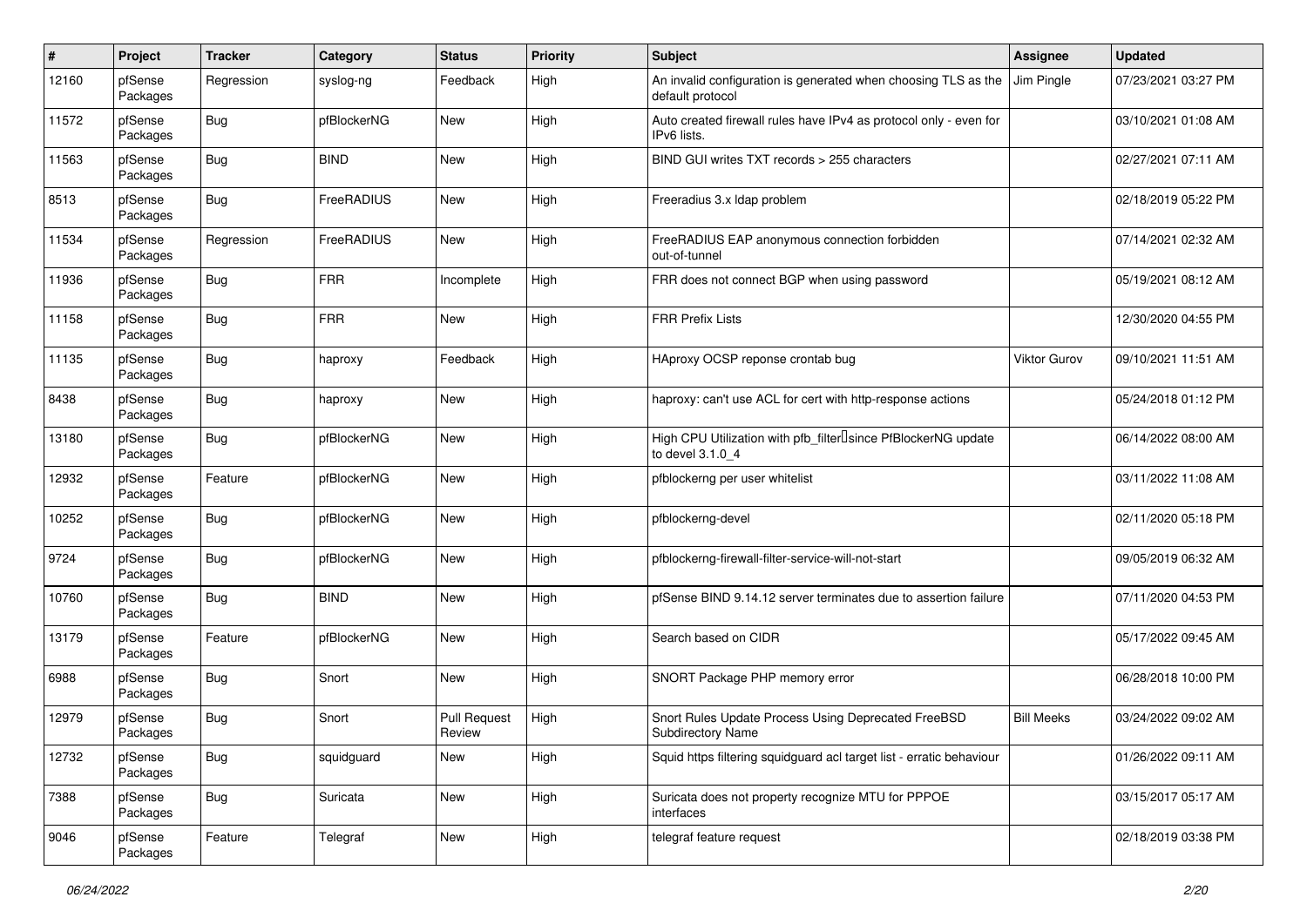| #     | Project             | <b>Tracker</b> | Category                            | <b>Status</b> | <b>Priority</b> | <b>Subject</b>                                                                                                            | Assignee              | <b>Updated</b>      |
|-------|---------------------|----------------|-------------------------------------|---------------|-----------------|---------------------------------------------------------------------------------------------------------------------------|-----------------------|---------------------|
| 12354 | pfSense<br>Packages | Todo           | haproxy                             | Feedback      | High            | Update haproxy-devel to mitigate CVE-2021-40346                                                                           | <b>Viktor Gurov</b>   | 05/12/2022 08:50 AM |
| 12608 | pfSense<br>Packages | Bug            | WireGuard                           | <b>New</b>    | High            | WireGuard tunnels monitored by dpinger causing system to<br>stop routing completely in certain situations                 | Christian<br>McDonald | 12/16/2021 03:14 PM |
| 12520 | pfSense<br>Packages | Feature        | Squid                               | <b>New</b>    | High            | [Squid] - Allow or Deny Mappings from IP/Host/GeoIP sources                                                               |                       | 11/12/2021 02:13 PM |
| 12607 | pfSense Plus        | Bug            | Hardware / Drivers                  | <b>New</b>    | High            | Instability with Snort Inline with AWS Instances                                                                          |                       | 01/10/2022 09:03 PM |
| 13183 | pfSense Plus        | Regression     | Dashboard                           | Feedback      | High            | ZFS module is loaded on systems without ZFS                                                                               | Christian<br>McDonald | 05/23/2022 10:11 AM |
| 12612 | pfSense             | Bug            | <b>DNS Resolver</b>                 | <b>New</b>    | Normal          | DNS Resolver is restarted during every "rc.newwanip" event                                                                |                       | 06/03/2022 07:13 AM |
| 5850  | pfSense             | Feature        | User Manager /<br>Privileges        | <b>New</b>    | Normal          | Limit "WebCfg - System: User Manager page" privilege to<br>non-admins and non-admin groups                                |                       | 02/19/2017 10:04 AM |
| 2358  | pfSense             | Feature        | Rules / NAT                         | <b>New</b>    | Normal          | NAT64 Support                                                                                                             |                       | 04/16/2022 06:52 PM |
| 12215 | pfSense             | Regression     | OpenVPN                             | Feedback      | Normal          | OpenVPN does not resync when running on a gateway group                                                                   |                       | 12/22/2021 05:49 AM |
| 8177  | pfSense             | <b>Bug</b>     | Package System                      | New           | Normal          | "/xsl/package.xsl" is referenced in package XML files but not<br>on the firewall                                          |                       | 08/14/2019 09:56 AM |
| 11956 | pfSense             | Feature        | Web Interface                       | <b>New</b>    | Normal          | "add" button in the top of pages with many user-added items                                                               |                       | 07/10/2021 01:01 PM |
| 10712 | pfSense             | Bug            | Rules / NAT                         | New           | Normal          | "default allow LAN IPv6 to any" rule does not work right after<br>boot when using IPv6 PD                                 |                       | 06/30/2020 12:17 AM |
| 12552 | pfSense             | Bug            | OpenVPN                             | <b>New</b>    | Normal          | "Pull DNS" option within OpenVPN client does not cause<br>pfSense to use DNS servers assigned by remote OpenVPN<br>server |                       | 12/08/2021 08:45 AM |
| 11548 | pfSense             | <b>Bug</b>     | Rules / NAT                         | <b>New</b>    | Normal          | "rule expands to no valid combination" error from port forward<br>automatic rule mixing IPv4 and IPv6 elements            |                       | 02/27/2021 03:18 PM |
| 8176  | pfSense             | Bug            | Package System                      | <b>New</b>    | Normal          | /schema/packages.dtd -- referenced in *xml, but missing?                                                                  |                       | 12/09/2017 06:52 PM |
| 8207  | pfSense             | <b>Bug</b>     | <b>Operating System</b>             | <b>New</b>    | Normal          | 2.4 cannot boot as a Xen VM with more than 7 NICs                                                                         |                       | 11/28/2020 01:04 PM |
| 8963  | pfSense             | Bug            | <b>Traffic Shaper</b><br>(Limiters) | <b>New</b>    | Normal          | 2.4.4 Limiters don't work after CARP fail-over                                                                            |                       | 12/10/2018 06:40 AM |
| 12796 | pfSense             | Bug            | Upgrade                             | Confirmed     | Normal          | 2.5.2 -> 2.6.0 upgrade segfaults if certain packages are<br>installed.                                                    |                       | 05/24/2022 07:43 AM |
| 1388  | pfSense             | Feature        | Multi-WAN                           | New           | Normal          | 3G outbound failover connection with auto dial-up and hang-up                                                             |                       | 08/21/2019 11:27 AM |
| 5253  | pfSense             | Bug            | PPP Interfaces                      | New           | Normal          | 3gstats.php 100% CPU                                                                                                      |                       | 01/08/2022 05:02 PM |
| 7235  | pfSense             | <b>Bug</b>     | <b>IPsec</b>                        | New           | Normal          | 4860 has not got significant IPsec performance rising with<br>enabled HW acceleration                                     | Luiz Souza            | 12/18/2021 04:32 PM |
| 2117  | pfSense             | Feature        | <b>Operating System</b>             | New           | Normal          | 6RD support for ISPs like Swisscom                                                                                        |                       | 08/22/2014 10:40 AM |
| 9585  | pfSense             | <b>Bug</b>     | Interfaces                          | <b>New</b>    | Normal          | 6RD: Unable to reach hosts on within same 6rd-domain                                                                      |                       | 08/14/2019 02:39 PM |
| 7899  | pfSense             | <b>Bug</b>     | <b>Traffic Shaper</b><br>(ALTQ)     | New           | Normal          | a floating 'match' rule on LAN does not put traffic from a<br>broswer on a clientpc into a shaper queue                   |                       | 09/28/2017 09:16 AM |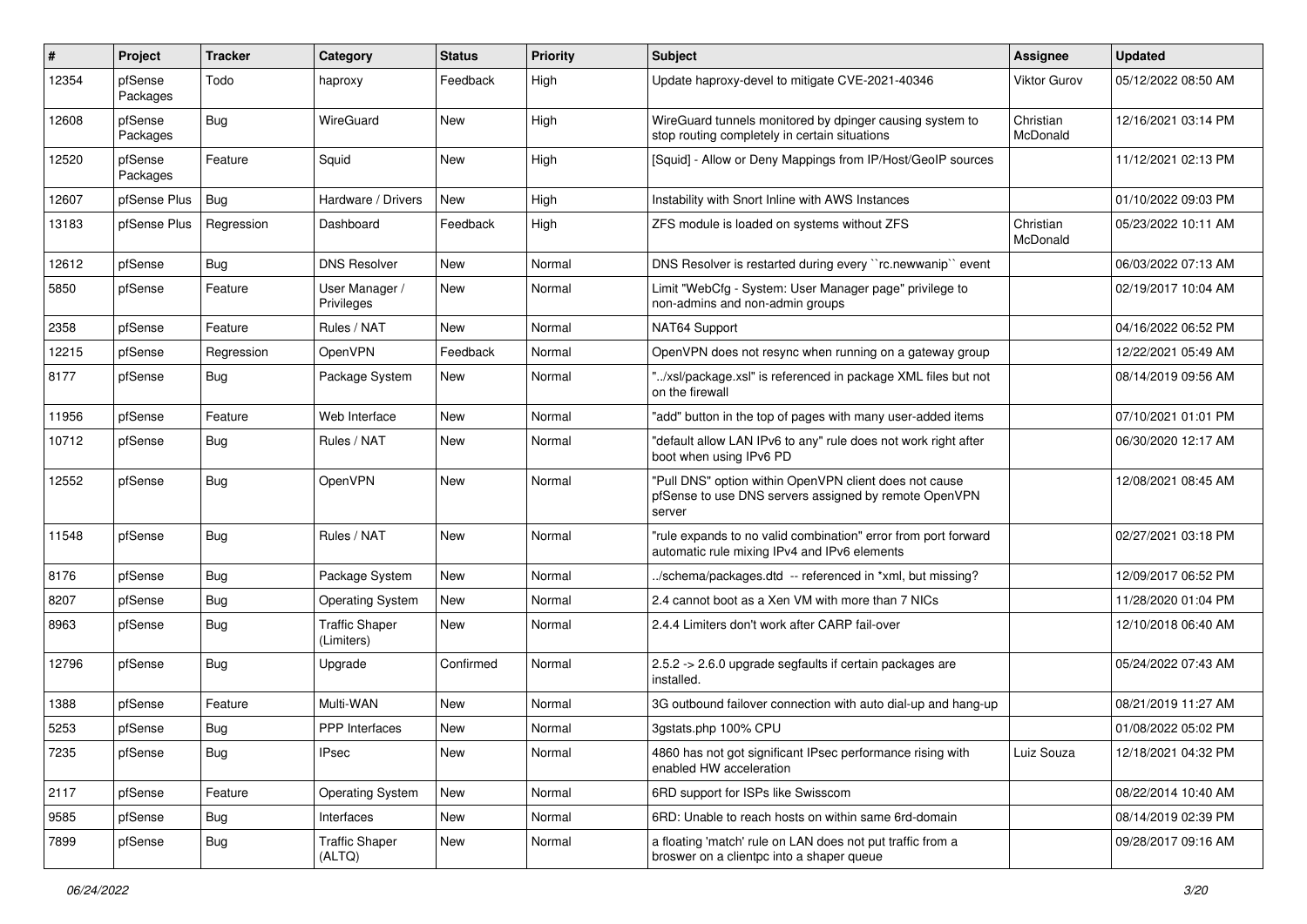| #     | Project | <b>Tracker</b> | Category                | <b>Status</b> | <b>Priority</b> | <b>Subject</b>                                                                                                      | Assignee | <b>Updated</b>      |
|-------|---------|----------------|-------------------------|---------------|-----------------|---------------------------------------------------------------------------------------------------------------------|----------|---------------------|
| 1924  | pfSense | Feature        | <b>Captive Portal</b>   | <b>New</b>    | Normal          | Ability of CP's allowed IP addresses to use aliases                                                                 |          | 07/26/2018 04:28 AM |
| 12665 | pfSense | Feature        | Rules / NAT             | <b>New</b>    | Normal          | Ability to add custom pf rules from the GUI                                                                         |          | 01/07/2022 09:30 AM |
| 7405  | pfSense | Feature        | DHCP (IPv4)             | <b>New</b>    | Normal          | Ability to add dhcp host reservations from "Diagnostics -> ARP<br>table"                                            |          | 10/12/2020 08:22 AM |
| 8236  | pfSense | Feature        | <b>DNS Resolver</b>     | <b>New</b>    | Normal          | Ability to configure "forward-first" and "forward-host" options for<br>more robust domain overrides in DNS Resolver |          | 12/26/2017 01:26 AM |
| 2218  | pfSense | Feature        | CARP                    | <b>New</b>    | Normal          | Ability to delay CARP master status at boot time                                                                    |          | 03/03/2021 11:57 AM |
| 855   | pfSense | Feature        | Multi-WAN               | <b>New</b>    | Normal          | Ability to selectively kill states on gateways recovery                                                             |          | 03/11/2022 08:30 AM |
| 3185  | pfSense | Feature        | DHCP (IPv6)             | <b>New</b>    | Normal          | Accommodate a DHCPv6 failover-like mechanism                                                                        |          | 11/24/2017 10:44 AM |
| 8285  | pfSense | Bug            | Web Interface           | New           | Normal          | Actions on stale data may result in catastrophic results                                                            |          | 01/16/2018 08:08 PM |
| 96    | pfSense | Feature        | Rules / NAT             | <b>New</b>    | Normal          | Add "All local networks" to source and destination drop down<br>boxen in firewall rules                             |          | 02/06/2016 04:53 AM |
| 5474  | pfSense | Feature        | Interfaces              | <b>New</b>    | Normal          | Add 802.1x configuration to wired interfaces.                                                                       |          | 03/16/2016 04:32 PM |
| 4776  | pfSense | Feature        | <b>Wireless</b>         | <b>New</b>    | Normal          | Add 802.1x dynamic vlan support                                                                                     |          | 10/02/2020 07:42 AM |
| 7888  | pfSense | Feature        | Package System          | <b>New</b>    | Normal          | Add a button in package manager GUI to upgrade all packages                                                         |          | 09/28/2017 05:50 AM |
| 7761  | pfSense | Feature        | Rules / NAT             | <b>New</b>    | Normal          | Add a way to match on IPv6 proto=0 (hop-by-hop header<br>extension)                                                 |          | 08/13/2019 03:49 PM |
| 6917  | pfSense | Feature        | Upgrade                 | <b>New</b>    | Normal          | Add ability to choose from what IP/IFACE you search for<br>updates                                                  |          | 11/11/2016 09:51 AM |
| 6038  | pfSense | Feature        | Interfaces              | <b>New</b>    | Normal          | Add ability to configure which interface is chosen for defining<br>hostname IP in /etc/hosts                        |          | 07/07/2017 09:56 AM |
| 12190 | pfSense | Feature        | Rules / NAT             | <b>New</b>    | Normal          | Add ability to reference ipv6 prefix in firewall rules and aliases                                                  |          | 08/05/2021 01:47 PM |
| 12300 | pfSense | Feature        | Hardware / Drivers      | New           | Normal          | Add Aquantia Atlantic driver to pfsense                                                                             |          | 09/14/2021 06:49 AM |
| 10962 | pfSense | Feature        | Dynamic DNS             | New           | Normal          | Add Cpanel support for Dynamic DNS Clients                                                                          |          | 12/28/2020 01:56 PM |
| 3899  | pfSense | Feature        | Web Interface           | <b>New</b>    | Normal          | Add feature to allow reordering of <package> items in<br/>config.xml</package>                                      |          | 09/27/2014 04:40 PM |
| 7720  | pfSense | Feature        | Hardware / Drivers      | <b>New</b>    | Normal          | Add general watchdog kernel modules (like ichwd) and<br>watchdogd support in the GUI.                               |          | 08/19/2019 01:20 PM |
| 8372  | pfSense | Feature        | Logging                 | <b>New</b>    | Normal          | add gui setting to adjust refresh rate for dynamic firewall logs                                                    |          | 08/14/2019 10:31 AM |
| 4628  | pfSense | Feature        | Web Interface           | New           | Normal          | Add GUI to manage loader tunables (e.g. loader.conf.local)                                                          |          | 09/16/2015 04:28 PM |
| 13244 | pfSense | Feature        | Web Interface           | <b>New</b>    | Normal          | Add help text under Timezone settings in the GUI                                                                    |          | 06/03/2022 01:00 PM |
| 6412  | pfSense | Feature        | <b>Operating System</b> | <b>New</b>    | Normal          | Add includedir directive for /var/etc/xinet.d to xinetd<br>configuration                                            |          | 08/13/2019 01:23 PM |
| 746   | pfSense | Feature        | Rules / NAT             | <b>New</b>    | Normal          | Add interface group to source/dest drop downs                                                                       |          | 07/19/2010 05:10 PM |
| 12459 | pfSense | Todo           | Virtual IP<br>Addresses | <b>New</b>    | Normal          | Add IP Alias subnet input validation                                                                                |          | 10/15/2021 09:35 AM |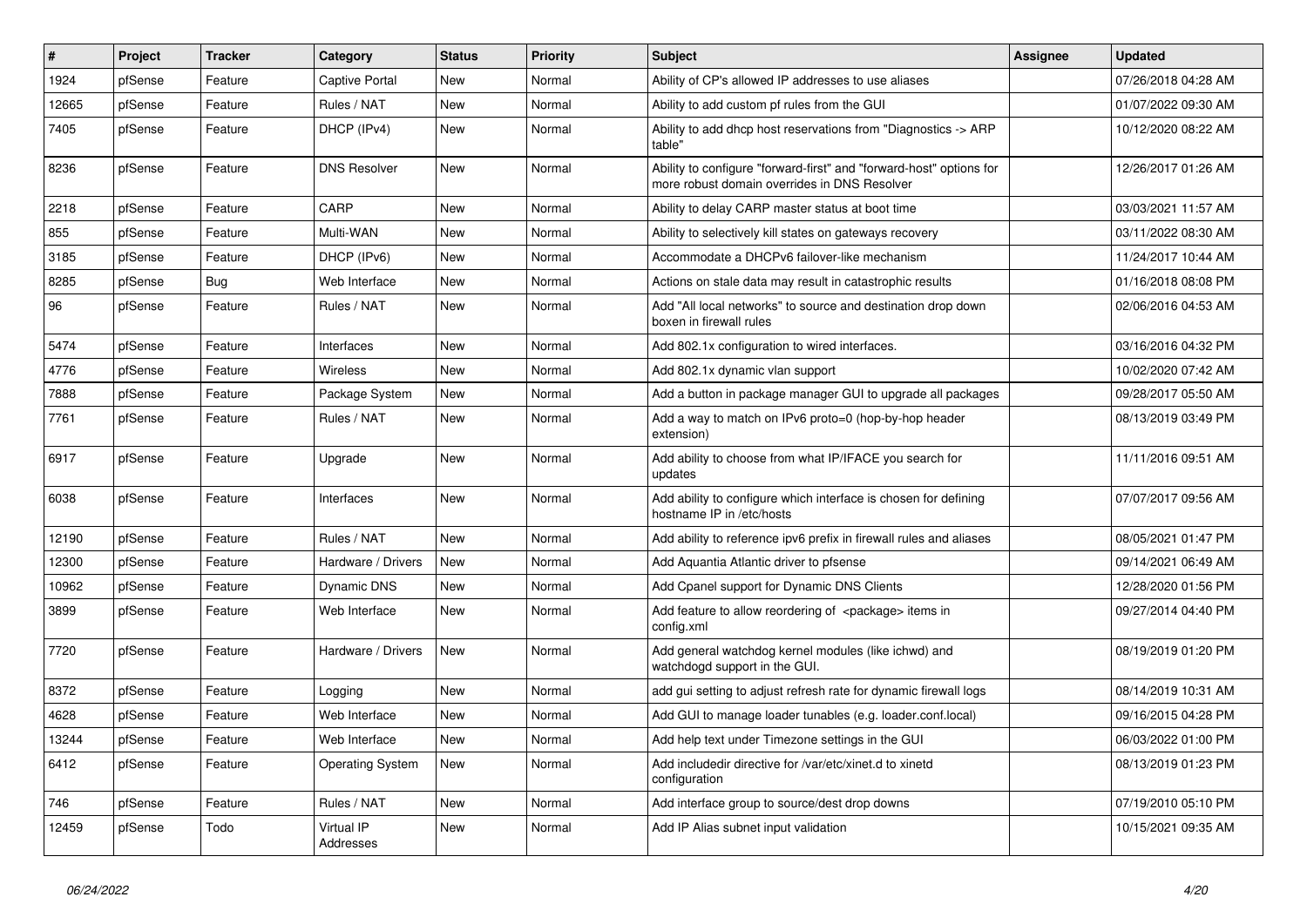| #     | Project | <b>Tracker</b> | Category                        | <b>Status</b> | <b>Priority</b> | <b>Subject</b>                                                                               | <b>Assignee</b> | <b>Updated</b>      |
|-------|---------|----------------|---------------------------------|---------------|-----------------|----------------------------------------------------------------------------------------------|-----------------|---------------------|
| 7626  | pfSense | Feature        | Interfaces                      | New           | Normal          | Add IPoE support for WAN                                                                     |                 | 01/01/2022 12:31 AM |
| 1136  | pfSense | Feature        | Rules / NAT                     | <b>New</b>    | Normal          | Add logic to automatically avoid route-to for static route<br>networks                       |                 | 10/09/2018 05:11 AM |
| 8558  | pfSense | Feature        | Web Interface                   | New           | Normal          | Add more table sorting in various UI pages                                                   |                 | 08/21/2019 09:14 AM |
| 753   | pfSense | Feature        | OpenVPN                         | <b>New</b>    | Normal          | Add OpenVPN foreign_option support                                                           |                 | 09/02/2019 10:38 AM |
| 13009 | pfSense | Feature        | OpenVPN                         | New           | Normal          | Add option for multiple remote addresses to OpenVPN Client                                   |                 | 03/31/2022 12:42 PM |
| 7800  | pfSense | Feature        | Logging                         | New           | Normal          | Add option for state logging                                                                 |                 | 08/13/2019 03:51 PM |
| 11056 | pfSense | Feature        | Interfaces                      | New           | Normal          | Add option to disable flow-control on interfaces in GUI                                      |                 | 11/11/2020 04:41 PM |
| 4098  | pfSense | Feature        | Authentication                  | New           | Normal          | Add option to force a password change on login                                               |                 | 08/21/2019 10:31 AM |
| 8330  | pfSense | Feature        | DHCP (IPv4)                     | <b>New</b>    | Normal          | add options for ddns-local-address statements                                                |                 | 04/27/2021 12:31 PM |
| 3882  | pfSense | Feature        | Web Interface                   | New           | Normal          | Add OUI database to the base system, remove dependency on<br>nmap                            |                 | 03/08/2018 06:44 PM |
| 2771  | pfSense | Feature        | Rules / NAT                     | <b>New</b>    | Normal          | Add packet tracing simulator                                                                 |                 | 08/13/2019 12:24 PM |
| 10839 | pfSense | Feature        | <b>Traffic Shaper</b><br>(ALTQ) | New           | Normal          | Add popular messengers to the Traffic Shaper Wizard                                          |                 | 08/18/2020 10:07 AM |
| 5360  | pfSense | Feature        | UPnP/NAT-PMP                    | <b>New</b>    | Normal          | Add possibility to configure independent "UPnP & NAT-PMP"<br>instances                       |                 | 10/31/2015 04:25 AM |
| 9060  | pfSense | Feature        | Logging                         | <b>New</b>    | Normal          | add rule name filtering field for firewall log viewer                                        |                 | 08/14/2019 12:38 PM |
| 4997  | pfSense | Feature        | Rules / NAT                     | New           | Normal          | Add setting option to choose default log action for new firewall<br>rules                    |                 | 08/20/2019 03:29 PM |
| 1979  | pfSense | Feature        | Aliases / Tables                | <b>New</b>    | Normal          | Add some default read-only system aliases                                                    | Jim Pingle      | 08/21/2019 11:01 AM |
| 9222  | pfSense | Feature        | Authentication                  | New           | Normal          | Add sshguard log when release an IP                                                          |                 | 08/14/2019 01:00 PM |
| 13058 | pfSense | Todo           | Rules / NAT                     | New           | Normal          | Add static routes and directly connected networks back to policy<br>route negation rules     |                 | 04/13/2022 08:05 AM |
| 5525  | pfSense | Feature        | OpenVPN                         | <b>New</b>    | Normal          | Add static routes for OpenVPN client remote peer addresses<br>when using non-default WANs    |                 | 11/25/2015 08:44 AM |
| 13296 | pfSense | Feature        | DHCP (IPv6)                     | New           | Normal          | Add support for DHCP6 OPTION_PD_EXCLUDE (RFC 6603)                                           |                 | 06/22/2022 09:31 PM |
| 13260 | pfSense | Feature        | Authentication                  | New           | Normal          | Add support for OpenVPN static-challenge                                                     |                 | 06/09/2022 02:04 PM |
| 12139 | pfSense | Feature        | <b>DNS Forwarder</b>            | <b>New</b>    | Normal          | Add support in for specifying a DNSMASQ configuration file                                   |                 | 07/16/2021 09:45 PM |
| 10223 | pfSense | Feature        | Interfaces                      | New           | Normal          | Add the ability to create additional loopback interfaces                                     |                 | 12/15/2020 04:35 PM |
| 7922  | pfSense | Feature        | Rules / NAT                     | New           | Normal          | Add the option to select the ISP IPv6 Delegated Prefix as a<br>destination in firewall rules |                 | 10/10/2017 06:36 PM |
| 12676 | pfSense | Feature        | Rules / NAT                     | New           | Normal          | Add the Tagged option on the Port Forward rules edit page                                    |                 | 01/11/2022 05:52 AM |
| 10514 | pfSense | Feature        | Web Interface                   | New           | Normal          | Add to every page an unparsed Notes field for administrative<br>reference                    |                 | 04/30/2020 06:32 PM |
| 9800  | pfSense | Feature        | Hardware / Drivers              | New           | Normal          | Add toggle for net.isr.dispatch=deferred in GUI                                              |                 | 09/29/2019 06:18 AM |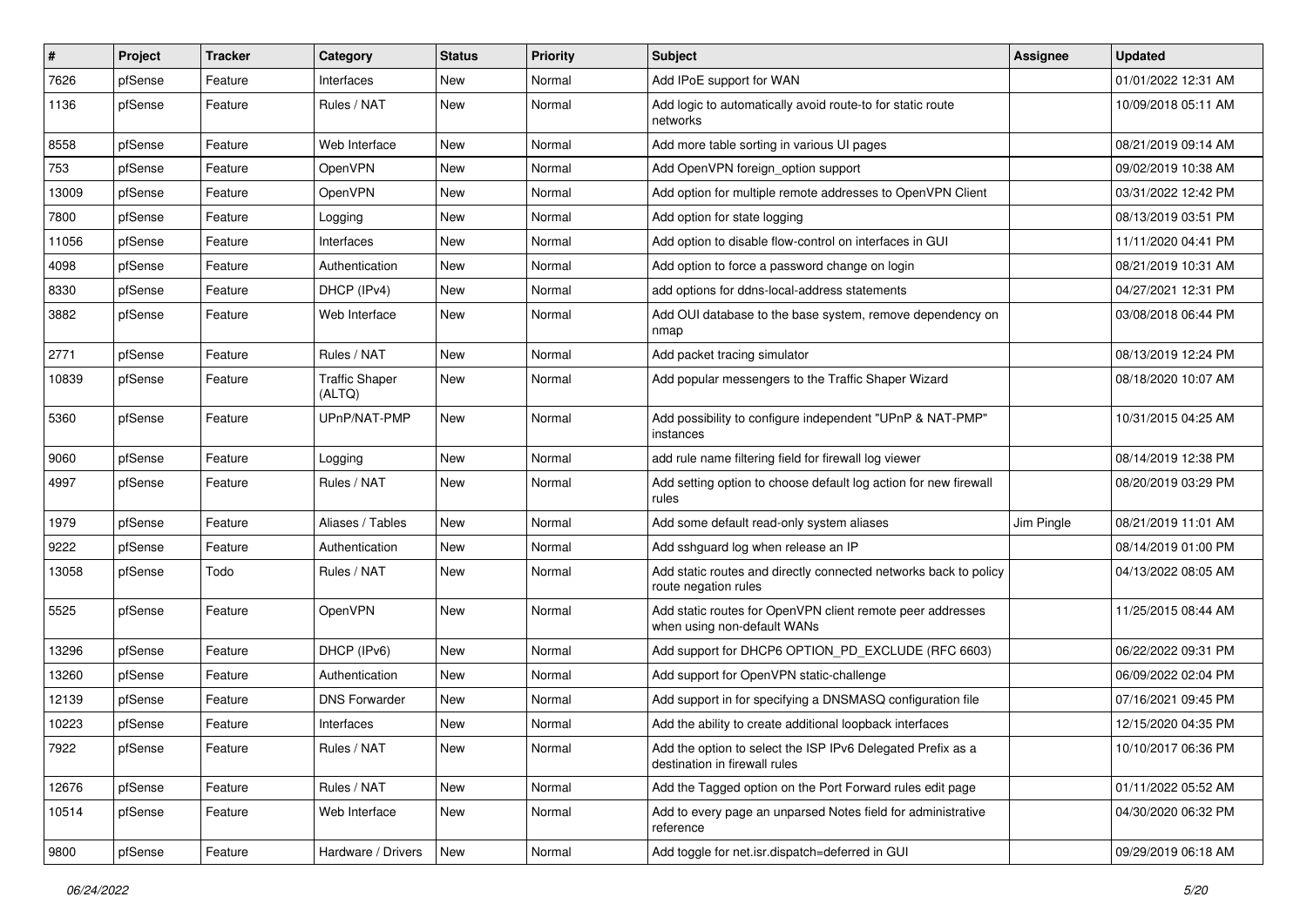| $\vert$ # | Project | <b>Tracker</b> | Category                | <b>Status</b> | <b>Priority</b> | <b>Subject</b>                                                                                                   | <b>Assignee</b> | <b>Updated</b>      |
|-----------|---------|----------------|-------------------------|---------------|-----------------|------------------------------------------------------------------------------------------------------------------|-----------------|---------------------|
| 9591      | pfSense | Feature        | Rules / NAT             | New           | Normal          | Add under firewall rules a search box                                                                            |                 | 08/14/2019 02:39 PM |
| 7852      | pfSense | Feature        | <b>DNS Resolver</b>     | New           | Normal          | Add views support to Unbound GUI                                                                                 |                 | 09/11/2017 12:26 PM |
| 12905     | pfSense | Bug            | Web Interface           | New           | Normal          | Add VLAN Re-assignment to Import Interface Mismatch Wizard                                                       |                 | 03/07/2022 08:05 AM |
| 11280     | pfSense | Todo           | WireGuard               | <b>New</b>    | Normal          | Add WireGuard to ALTQ list                                                                                       |                 | 04/27/2021 12:32 PM |
| 6517      | pfSense | Bug            | <b>IPsec</b>            | Confirmed     | Normal          | Adding mobile IPsec phase 2 entries requires restart of<br>strongswan                                            |                 | 06/21/2016 11:04 PM |
| 4899      | pfSense | Feature        | DHCP (IPv4)             | New           | Normal          | Additional BOOTP/DHCP Options should allow a force option                                                        |                 | 01/02/2018 02:24 PM |
| 790       | pfSense | Feature        | <b>Operating System</b> | New           | Normal          | Advanced options for dnsclient (resolv.conf)                                                                     |                 | 04/21/2022 12:39 PM |
| 9654      | pfSense | <b>Bug</b>     | <b>DNS Resolver</b>     | New           | Normal          | After reboot, the DNS resolver must be restarted before it will<br>advertise the ipv6 DNS address of the router. |                 | 11/20/2020 03:12 AM |
| 12708     | pfSense | <b>Bug</b>     | Aliases / Tables        | New           | Normal          | alias with non resolving DNS entry breaks underlying pf table                                                    |                 | 02/20/2022 06:13 PM |
| 6457      | pfSense | Feature        | Installer               | New           | Normal          | Allow ability to configure AWS EC2 AMI via userdata                                                              |                 | 09/21/2020 02:54 PM |
| 946       | pfSense | Feature        | <b>IPsec</b>            | New           | Normal          | Allow aliases to be used to define IPsec phase 2 networks                                                        |                 | 04/21/2022 12:39 PM |
| 4989      | pfSense | Feature        | <b>IPsec</b>            | New           | Normal          | Allow all valid strongswan remote gateway options in gui                                                         |                 | 08/20/2015 02:57 PM |
| 3862      | pfSense | Feature        | <b>IGMP Proxy</b>       | <b>New</b>    | Normal          | Allow configuration of IGMP proxy's 'quickleave' parameter from<br>the web interface                             |                 | 04/05/2016 03:24 AM |
| 3552      | pfSense | Feature        | PPP Interfaces          | New           | Normal          | Allow configuring link keep-alive value in PPP                                                                   |                 | 05/14/2014 10:26 AM |
| 12600     | pfSense | Feature        | Aliases / Tables        | New           | Normal          | allow custom mask for a network alias created from a FQDN                                                        |                 | 12/15/2021 10:50 AM |
| 11927     | pfSense | Feature        | DHCP (IPv4)             | Feedback      | Normal          | Allow DHCP not to serve a gateway - small fix                                                                    |                 | 01/03/2022 04:17 PM |
| 6776      | pfSense | Feature        | Rules / NAT             | <b>New</b>    | Normal          | Allow disabling of "filter rule association" by default                                                          |                 | 08/17/2021 10:56 AM |
| 9063      | pfSense | Feature        | <b>Dynamic DNS</b>      | <b>New</b>    | Normal          | Allow dynamic DNS client entry to specify which Check IP<br>service to use                                       |                 | 10/24/2018 11:53 AM |
| 3623      | pfSense | Feature        | Package System          | New           | Normal          | Allow each package to choose if it is restarted on interface<br>events                                           |                 | 04/26/2014 01:00 PM |
| 5825      | pfSense | Feature        | Authentication          | New           | Normal          | Allow EAP-RADIUS for authentication servers                                                                      |                 | 08/21/2019 10:32 AM |
| 4501      | pfSense | Feature        | Notifications           | New           | Normal          | Allow email report to send multiple destination                                                                  |                 | 02/06/2016 04:07 AM |
| 5629      | pfSense | <b>Bug</b>     | <b>IPsec</b>            | New           | Normal          | Allow for IPsec configuration using certs without a CA                                                           |                 | 12/31/2021 05:21 PM |
| 6796      | pfSense | Feature        | Interfaces              | <b>New</b>    | Normal          | Allow hostnames as GRE and GIF endpoints                                                                         |                 | 08/13/2019 02:35 PM |
| 7971      | pfSense | Feature        | <b>Captive Portal</b>   | New           | Normal          | Allow import, export and synchronization of MACs under<br><b>Captive Portal service</b>                          |                 | 10/19/2017 04:56 AM |
| 2693      | pfSense | Feature        | Console Menu            | New           | Normal          | Allow mapping mapping non-physical interfaces via console                                                        | Mathieu Simon   | 11/27/2012 03:00 PM |
| 1268      | pfSense | Feature        | Certificates            | <b>New</b>    | Normal          | Allow mass renewing of certs                                                                                     |                 | 11/01/2019 03:17 PM |
| 6956      | pfSense | Feature        | <b>Captive Portal</b>   | New           | Normal          | Allow more control over concurrent logins                                                                        |                 | 11/23/2016 12:01 PM |
| 371       | pfSense | Feature        | Rules / NAT             | New           | Normal          | Allow moving of bogon and RFC 1918 rules                                                                         |                 | 02/06/2016 04:53 AM |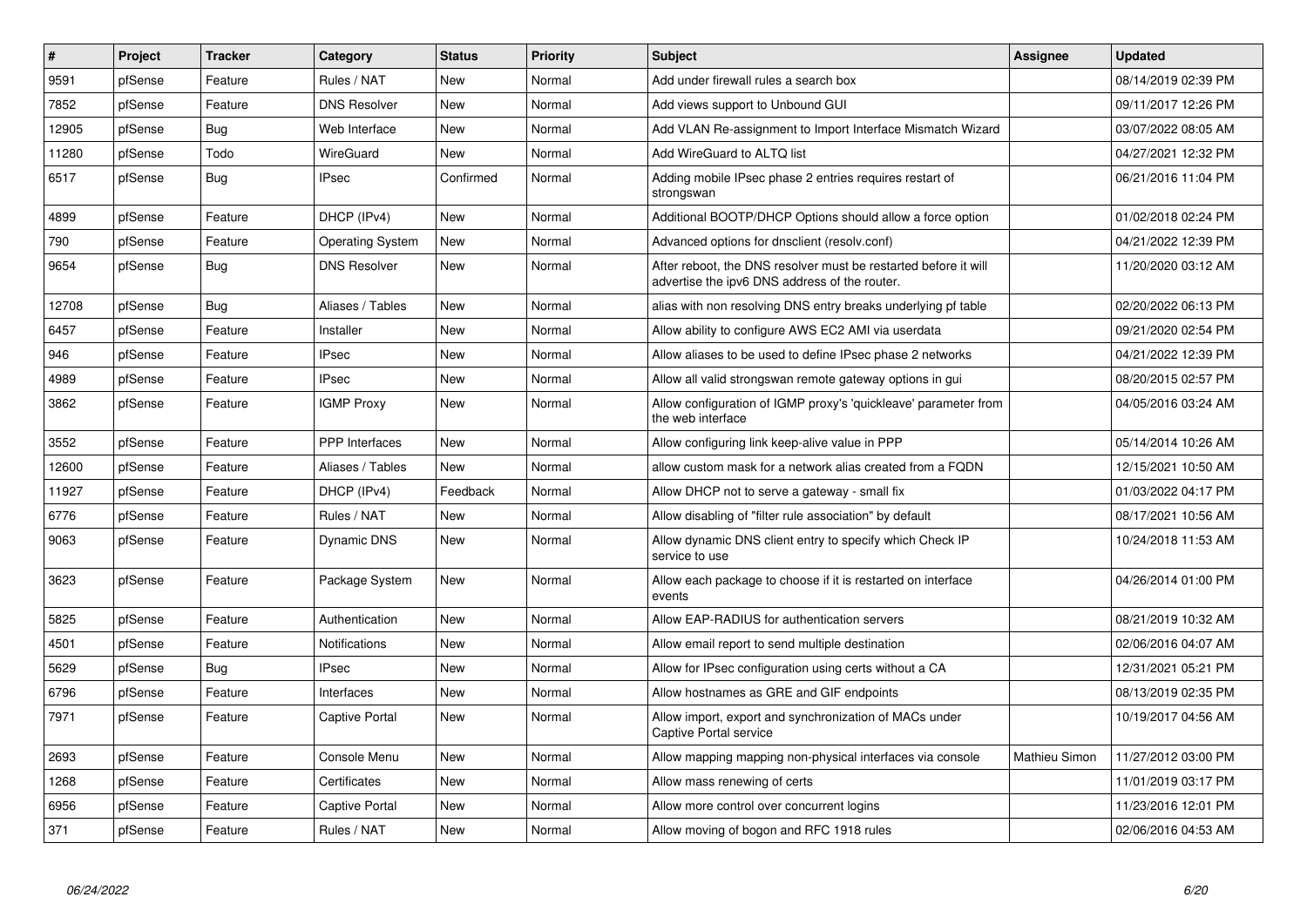| #     | Project | <b>Tracker</b> | Category                        | <b>Status</b>                 | <b>Priority</b> | <b>Subject</b>                                                                                          | Assignee             | <b>Updated</b>      |
|-------|---------|----------------|---------------------------------|-------------------------------|-----------------|---------------------------------------------------------------------------------------------------------|----------------------|---------------------|
| 10890 | pfSense | Feature        | Interfaces                      | New                           | Normal          | Allow multiple assigned interfaces to track status of a single<br>switch port                           |                      | 09/14/2020 07:20 AM |
| 6604  | pfSense | Feature        | <b>NTPD</b>                     | <b>New</b>                    | Normal          | Allow NTP server list to be overridden by DHCP/PPP                                                      |                      | 08/13/2019 01:39 PM |
| 13094 | pfSense | Feature        | Packet Capture                  | <b>Pull Request</b><br>Review | Normal          | Allow packet capture filtering in tagged packets                                                        | Marcos<br>Mendoza    | 04/24/2022 06:06 PM |
| 2479  | pfSense | Feature        | Dashboard                       | <b>New</b>                    | Normal          | Allow reordering of the traffic graphs on the dashboard                                                 |                      | 06/08/2012 04:13 PM |
| 1935  | pfSense | Feature        | Rules / NAT                     | <b>New</b>                    | Normal          | Allow rule with max-src-conn-* options to make conditional use<br>of "overload <virusprot>"</virusprot> |                      | 10/07/2011 09:31 AM |
| 8178  | pfSense | Feature        | Package System                  | <b>New</b>                    | Normal          | Allow setting attributes for form elements in package XML                                               |                      | 12/09/2017 07:48 PM |
| 12077 | pfSense | Feature        | Gateways                        | <b>New</b>                    | Normal          | Allow stick-connections per gateway group                                                               |                      | 06/24/2021 08:45 AM |
| 10468 | pfSense | Feature        | Web Interface                   | <b>New</b>                    | Normal          | Allow to download log files from WebGUI                                                                 |                      | 04/17/2020 06:17 AM |
| 12473 | pfSense | Feature        | <b>IPsec</b>                    | <b>New</b>                    | Normal          | Allow user adjustment of IPsec Keep Alive periodic checks                                               |                      | 12/22/2021 05:59 AM |
| 10843 | pfSense | Feature        | Authentication                  | <b>New</b>                    | Normal          | Allow user manager settings to specify multiple authentication<br>servers                               |                      | 01/13/2022 07:22 AM |
| 7216  | pfSense | Feature        | Web Interface                   | <b>New</b>                    | Normal          | Allow user to choose date display format                                                                | <b>Phillip Davis</b> | 02/02/2018 04:20 PM |
| 8483  | pfSense | Feature        | <b>Traffic Shaper</b><br>(ALTQ) | <b>New</b>                    | Normal          | Allow user to choose order of Queues status                                                             |                      | 08/21/2019 09:12 AM |
| 11757 | pfSense | Feature        | <b>XMLRPC</b>                   | <b>New</b>                    | Normal          | Allow XMLRPC sync to bypass default auth server in favor of<br>local database                           |                      | 03/30/2021 03:18 PM |
| 13215 | pfSense | <b>Bug</b>     | <b>Captive Portal</b>           | Assigned                      | Normal          | Allowed MAC/IP/Hostname traffic counts for authorized users                                             | Reid Linnemann       | 05/31/2022 05:31 PM |
| 12903 | pfSense | Feature        | Notifications                   | <b>New</b>                    | Normal          | alternative authentication methods for email notifications?                                             |                      | 03/07/2022 07:52 AM |
| 4406  | pfSense | <b>Bug</b>     | <b>Operating System</b>         | Confirmed                     | Normal          | ALTQ problems with wireless cloned interfaces                                                           | Luiz Souza           | 11/19/2015 12:06 AM |
| 10765 | pfSense | Bug            | Authentication                  | <b>New</b>                    | Normal          | Ampersands in Idap extended query are escaped twice                                                     |                      | 09/02/2020 07:55 AM |
| 7757  | pfSense | <b>Bug</b>     | Backup / Restore                | <b>New</b>                    | Normal          | Auto Config Backup fails to upload unless Default Gateway is<br>up                                      |                      | 08/16/2019 12:47 PM |
| 12553 | pfSense | Feature        | Backup / Restore                | <b>New</b>                    | Normal          | Auto Config Backup: Allow selecting multiple backups for<br>deletion                                    |                      | 02/22/2022 04:27 AM |
| 7602  | pfSense | Feature        | <b>Operating System</b>         | <b>New</b>                    | Normal          | Auto-Create bootable USB for recovery                                                                   |                      | 08/13/2019 09:50 AM |
| 9775  | pfSense | Feature        | Backup / Restore                | New                           | Normal          | AutoConfigBackup - Rolling per day/hour cap on changes,<br>retention policy                             |                      | 09/20/2019 09:19 AM |
| 4681  | pfSense | Feature        | Backup / Restore                | <b>New</b>                    | Normal          | AutoConfigBackup make a way to easily download a saved<br>backup                                        |                      | 08/16/2019 12:46 PM |
| 3053  | pfSense | Feature        | <b>Captive Portal</b>           | <b>New</b>                    | Normal          | Automatically add DHCP static addresses to CP passthru-mac                                              |                      | 06/21/2013 11:54 AM |
| 2443  | pfSense | Feature        | <b>PPP</b> Interfaces           | <b>New</b>                    | Normal          | Automatically start 3G usb interfaces upon plugin                                                       |                      | 05/20/2012 05:37 PM |
| 10000 | pfSense | <b>Bug</b>     | Dynamic DNS                     | <b>New</b>                    | Normal          | Azure Dynamic DNS A and AAAA Records for Apex Zone                                                      |                      | 03/31/2020 09:03 AM |
| 13187 | pfSense | Documentation  | Upgrade                         | <b>New</b>                    | Normal          | Azure Frequently asked questions                                                                        |                      | 05/20/2022 06:52 AM |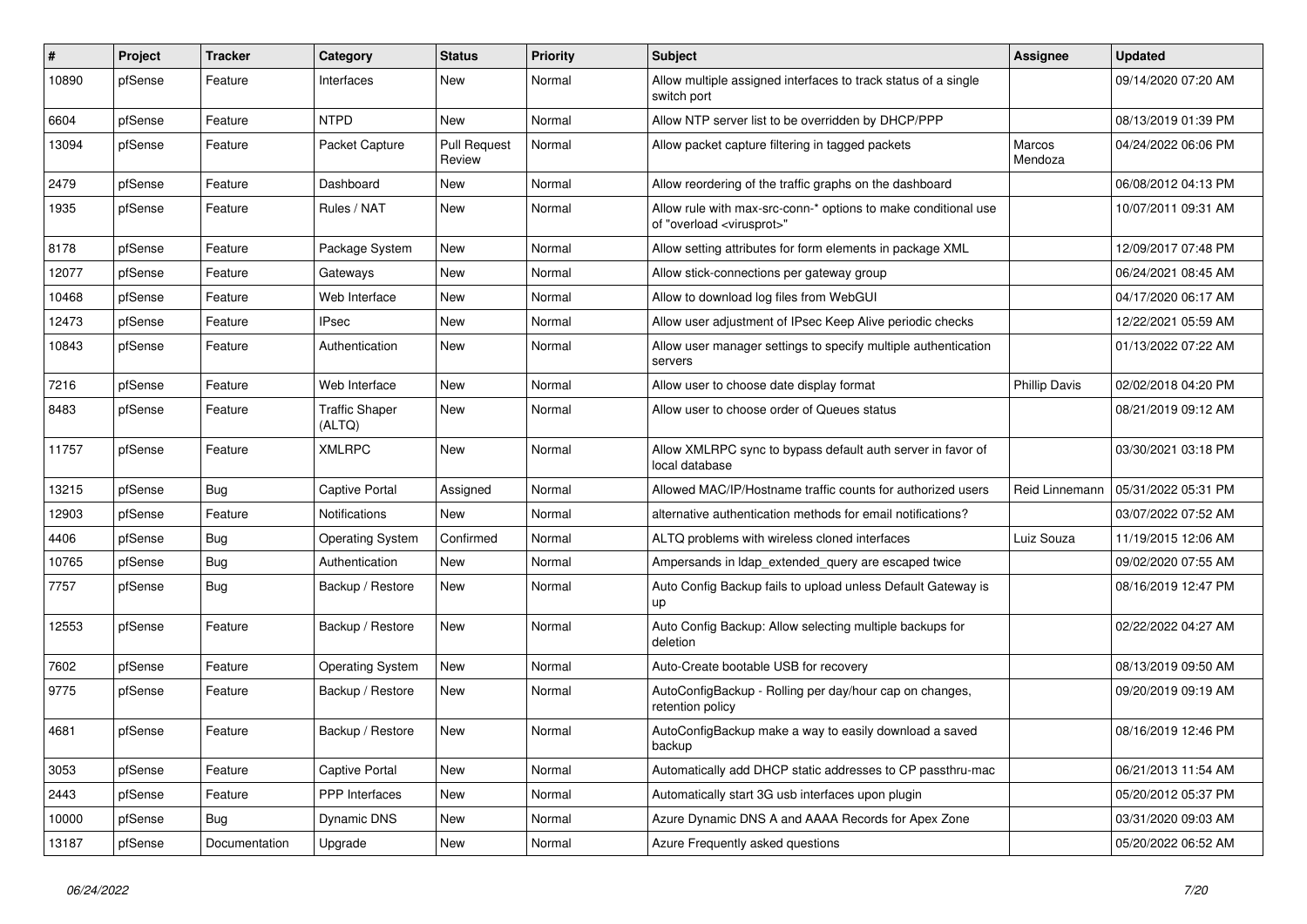| #     | Project | <b>Tracker</b> | Category                        | <b>Status</b>                 | <b>Priority</b> | Subject                                                                                                                 | Assignee             | <b>Updated</b>      |
|-------|---------|----------------|---------------------------------|-------------------------------|-----------------|-------------------------------------------------------------------------------------------------------------------------|----------------------|---------------------|
| 11110 | pfSense | Bug            | Backup / Restore                | New                           | Normal          | Backup file should be checked before restoring a specific area                                                          |                      | 12/05/2020 02:50 PM |
| 286   | pfSense | Feature        | Backup / Restore                | New                           | Normal          | Backup/restore users individually                                                                                       |                      | 01/09/2021 03:48 PM |
| 12504 | pfSense | <b>Bug</b>     | Interfaces                      | <b>New</b>                    | Normal          | BCM57412 NetXtreme-E 10Gb RDMA Ethernet controller issue                                                                |                      | 11/05/2021 04:51 AM |
| 13256 | pfSense | Feature        | DHCP (IPv4)                     | <b>New</b>                    | Normal          | Better handling of duplicate IPs in static DHCP assignments                                                             |                      | 06/11/2022 04:51 PM |
| 6333  | pfSense | <b>Bug</b>     | Gateway Monitoring              | Confirmed                     | Normal          | Bootup starts/restarts dpinger multiple times                                                                           | Luiz Souza           | 11/16/2020 01:11 PM |
| 7182  | pfSense | Feature        | Dashboard                       | New                           | Normal          | Break up System Widget on the Dashboard                                                                                 |                      | 08/21/2019 08:59 AM |
| 2386  | pfSense | Feature        | Interfaces                      | <b>Pull Request</b><br>Review | Normal          | Bridge member that is not an assigned interface                                                                         | <b>Viktor Gurov</b>  | 12/02/2020 06:01 AM |
| 6580  | pfSense | Bug            | <b>Operating System</b>         | Confirmed                     | Normal          | Bridge with down member interface sends ICMP unreachables<br>where it shouldn't                                         |                      | 07/05/2016 05:40 PM |
| 11139 | pfSense | Documentation  | Interfaces                      | <b>New</b>                    | Normal          | <b>Bridges and VLANs</b>                                                                                                |                      | 12/07/2020 12:32 PM |
| 13225 | pfSense | <b>Bug</b>     | Interfaces                      | New                           | Normal          | Bridges with QinQ interfaces not properly set up at boot                                                                | <b>Viktor Gurov</b>  | 05/27/2022 08:19 AM |
| 12144 | pfSense | <b>Bug</b>     | <b>Operating System</b>         | In Progress                   | Normal          | Bug in "df -t" filtering if two filesystems use the same<br>mountpoint                                                  | Mateusz Guzik        | 09/10/2021 10:07 AM |
| 8324  | pfSense | Bug            | Hardware / Drivers              | New                           | Normal          | bxe cards require promisc for OSPF                                                                                      | Luiz Souza           | 05/25/2020 03:19 PM |
| 11925 | pfSense | Bug            | OpenVPN                         | <b>New</b>                    | Normal          | Calling-Station-Id always set to WAN IP                                                                                 |                      | 05/14/2021 09:27 AM |
| 4707  | pfSense | Feature        | Rules / NAT                     | New                           | Normal          | Can't override block port 0 rules in filter.inc                                                                         |                      | 08/13/2019 12:53 PM |
| 12542 | pfSense | <b>Bug</b>     | Virtual IP<br>Addresses         | New                           | Normal          | Cannot assign a same IPv6 Link-Local address to different<br>interfaces                                                 |                      | 11/25/2021 01:41 AM |
| 8263  | pfSense | Bug            | <b>Traffic Shaper</b><br>(ALTQ) | <b>New</b>                    | Normal          | Cannot create a nonlinear `Link Share` service curve because<br>of: "the sum of the child bandwidth higher than parent" |                      | 11/05/2020 07:31 AM |
| 8614  | pfSense | Bug            | DHCP (IPv4)                     | New                           | Normal          | Cannot remove Additional BOOTP/DHCP Options                                                                             |                      | 08/21/2019 09:15 AM |
| 12737 | pfSense | Bug            | Certificates                    | New                           | Normal          | CApath is not defined by default in curl                                                                                |                      | 05/17/2022 02:30 PM |
| 11189 | pfSense | Feature        | <b>Captive Portal</b>           | New                           | Normal          | Captive Portal - Tarpit option                                                                                          |                      | 12/23/2020 06:44 PM |
| 13226 | pfSense | Bug            | <b>Captive Portal</b>           | Confirmed                     | Normal          | Captive Portal doesn't disconnect established OpenVPN link                                                              | Reid Linnemann       | 05/30/2022 10:38 AM |
| 1831  | pfSense | Feature        | <b>Captive Portal</b>           | New                           | Normal          | Captive portal IPv6 support                                                                                             | Reid Linnemann       | 05/25/2022 07:57 AM |
| 1675  | pfSense | <b>Bug</b>     | <b>Captive Portal</b>           | New                           | Normal          | Captive portal logout problems with pop-up blockers.                                                                    | <b>Jared Dillard</b> | 03/28/2016 01:37 PM |
| 2963  | pfSense | Feature        | <b>Captive Portal</b>           | New                           | Normal          | Captive Portal MAC authentication request                                                                               |                      | 08/22/2017 09:09 PM |
| 9627  | pfSense | Feature        | <b>Captive Portal</b>           | New                           | Normal          | Captive Portal only shows authenticated users                                                                           |                      | 08/14/2019 02:48 PM |
| 12357 | pfSense | Bug            | Captive Portal                  | New                           | Normal          | Captive Portal popup Logout button loads full login page in<br>popup when clicked                                       |                      | 10/27/2021 12:10 PM |
| 2573  | pfSense | Feature        | <b>Captive Portal</b>           | New                           | Normal          | Captive Portal support of RADIUS POD (Packet of Disconnect)                                                             |                      | 10/17/2016 03:14 AM |
| 2025  | pfSense | Feature        | <b>Captive Portal</b>           | New                           | Normal          | Captive Portal: Easy accessible Logout page instead of Logout<br>pop-up window                                          |                      | 02/06/2016 04:59 AM |
| 13222 | pfSense | <b>Bug</b>     | UPnP/NAT-PMP                    | New                           | Normal          | CARP IP does not listen for NAT-PMP packets                                                                             |                      | 05/26/2022 02:28 PM |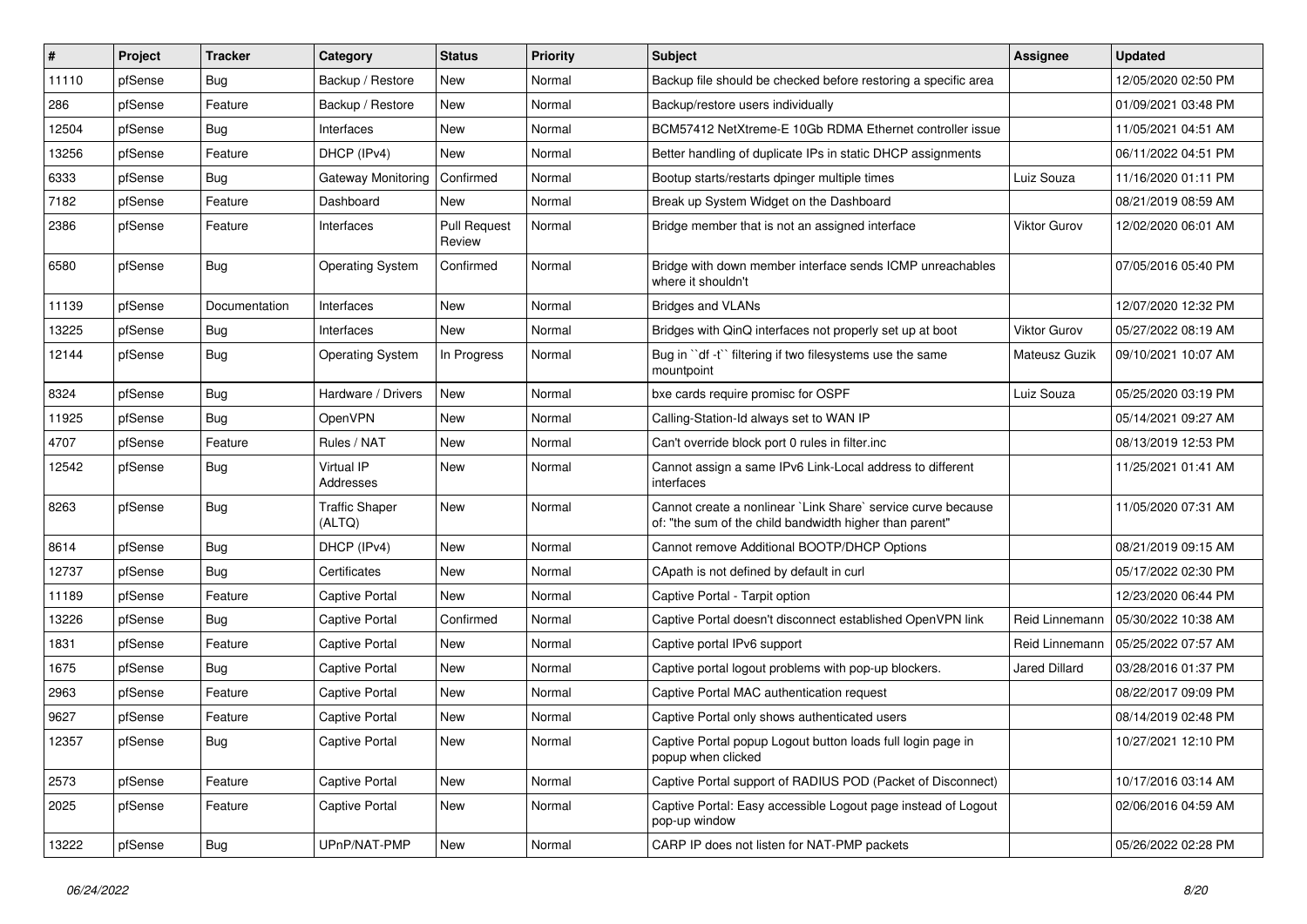| $\#$  | Project | Tracker    | Category                            | <b>Status</b> | <b>Priority</b> | Subject                                                                                                         | Assignee      | <b>Updated</b>      |
|-------|---------|------------|-------------------------------------|---------------|-----------------|-----------------------------------------------------------------------------------------------------------------|---------------|---------------------|
| 12581 | pfSense | Regression | DHCP (IPv6)                         | New           | Normal          | CARP IPv6 assigned address does not get advertised to<br>endpoints with RADV                                    |               | 12/16/2021 02:34 PM |
| 12382 | pfSense | Regression | OpenVPN                             | New           | Normal          | Certificate Depth checking creates OpenVPN micro-outages<br>every time a user authenticates after 2.5.2 upgrade |               | 01/17/2022 04:17 AM |
| 11203 | pfSense | Bug        | Certificates                        | <b>New</b>    | Normal          | certificate manager very slow                                                                                   |               | 12/31/2020 11:57 AM |
| 10729 | pfSense | Bug        | Package System                      | <b>New</b>    | Normal          | Certificate verification failed for pkg.freebsd.org                                                             |               | 07/05/2020 01:12 AM |
| 6624  | pfSense | <b>Bug</b> | IPsec                               | Confirmed     | Normal          | changes in IPsec config should down the connection                                                              | Jim Pingle    | 08/02/2021 12:08 PM |
| 12926 | pfSense | <b>Bug</b> | Interfaces                          | Feedback      | Normal          | Changing LAGG type on CARP interfaces makes VIPs go to an<br>"init" State                                       |               | 03/10/2022 10:52 AM |
| 13014 | pfSense | <b>Bug</b> | <b>IPsec</b>                        | <b>New</b>    | Normal          | Charon.vici can get in a bad state                                                                              | Mateusz Guzik | 05/24/2022 05:05 PM |
| 5786  | pfSense | Bug        | Web Interface                       | New           | Normal          | Check WebConfigurator port for conflicts                                                                        |               | 04/21/2022 12:39 PM |
| 11625 | pfSense | Feature    | OpenVPN                             | <b>New</b>    | Normal          | Cisco-AVPair aliases support                                                                                    |               | 03/05/2021 12:35 AM |
| 12922 | pfSense | <b>Bug</b> | DHCP (IPv4)                         | New           | Normal          | Classless static routes received on DHCP WAN can override<br>chosen default gateway                             |               | 03/28/2022 10:08 AM |
| 11363 | pfSense | <b>Bug</b> | Installer                           | <b>New</b>    | Normal          | Clean Install 2.5.0 fails due to hardware incompability                                                         |               | 02/04/2021 11:06 AM |
| 12877 | pfSense | <b>Bug</b> | <b>Dynamic DNS</b>                  | Feedback      | Normal          | Cloudflare DynDNS fails to update more than two addresses                                                       |               | 05/29/2022 06:56 PM |
| 12942 | pfSense | <b>Bug</b> | Gateways                            | New           | Normal          | Code to kill states for old gateway when reconnecting an<br>interface is incorrect                              | Jim Pingle    | 03/22/2022 01:25 PM |
| 13268 | pfSense | Todo       | Console Menu                        | Ready To Test | Normal          | columns don't align nicely in console with medium-long interface<br>names                                       |               | 06/12/2022 10:32 PM |
| 7988  | pfSense | Feature    | Web Interface                       | New           | Normal          | Compact Theme based on Compact-RED with the default<br>theme colors.                                            |               | 10/23/2017 05:34 AM |
| 6602  | pfSense | Feature    | User Manager /<br>Privileges        | <b>New</b>    | Normal          | Config writes denied via "deny config write" permission should<br>notify as such                                |               | 08/20/2019 03:43 PM |
| 6960  | pfSense | Feature    | DHCP (IPv4)                         | <b>New</b>    | Normal          | Consider replacing ISC DHCP server with KEA DHCP                                                                |               | 09/24/2020 01:59 PM |
| 10404 | pfSense | Feature    | <b>NTPD</b>                         | <b>New</b>    | Normal          | Consider using chrony for NTP services                                                                          |               | 11/23/2021 06:59 PM |
| 10530 | pfSense | <b>Bug</b> | Upgrade                             | <b>New</b>    | Normal          | Convert config version to be based on product version                                                           |               | 04/21/2022 12:39 PM |
| 11268 | pfSense | <b>Bug</b> | Web Interface                       | <b>New</b>    | Normal          | Cookie named 'id' prevents Edit form fields being set properly                                                  |               | 09/03/2021 06:16 AM |
| 12467 | pfSense | <b>Bug</b> | <b>Captive Portal</b>               | New           | Normal          | CP error on client disconnect after reboot                                                                      |               | 10/17/2021 05:35 AM |
| 6295  | pfSense | <b>Bug</b> | <b>Traffic Shaper</b><br>(Limiters) | New           | Normal          | Crash upon applying CODELQ to untagged parent interface<br>when also applied to daughter VLAN                   | Luiz Souza    | 08/20/2019 02:44 PM |
| 6215  | pfSense | Feature    | Web Interface                       | New           | Normal          | Create consistent UI for admin access security                                                                  |               | 04/20/2016 03:05 PM |
| 4472  | pfSense | Feature    | Build / Release                     | New           | Normal          | Cryptographically sign every (sub-)release                                                                      |               | 08/13/2019 12:53 PM |
| 6803  | pfSense | <b>Bug</b> | Web Interface                       | New           | Normal          | CSRF timeout occurs when it (probably) shouldn't                                                                |               | 11/03/2016 09:43 PM |
| 7943  | pfSense | Bug        | Web Interface                       | New           | Normal          | CSS Overflow Fix for Drop Down Menus in webConfigurator                                                         |               | 11/21/2020 02:54 PM |
| 5619  | pfSense | Feature    | <b>Operating System</b>             | New           | Normal          | Curl with ARES support                                                                                          |               | 08/13/2019 02:56 PM |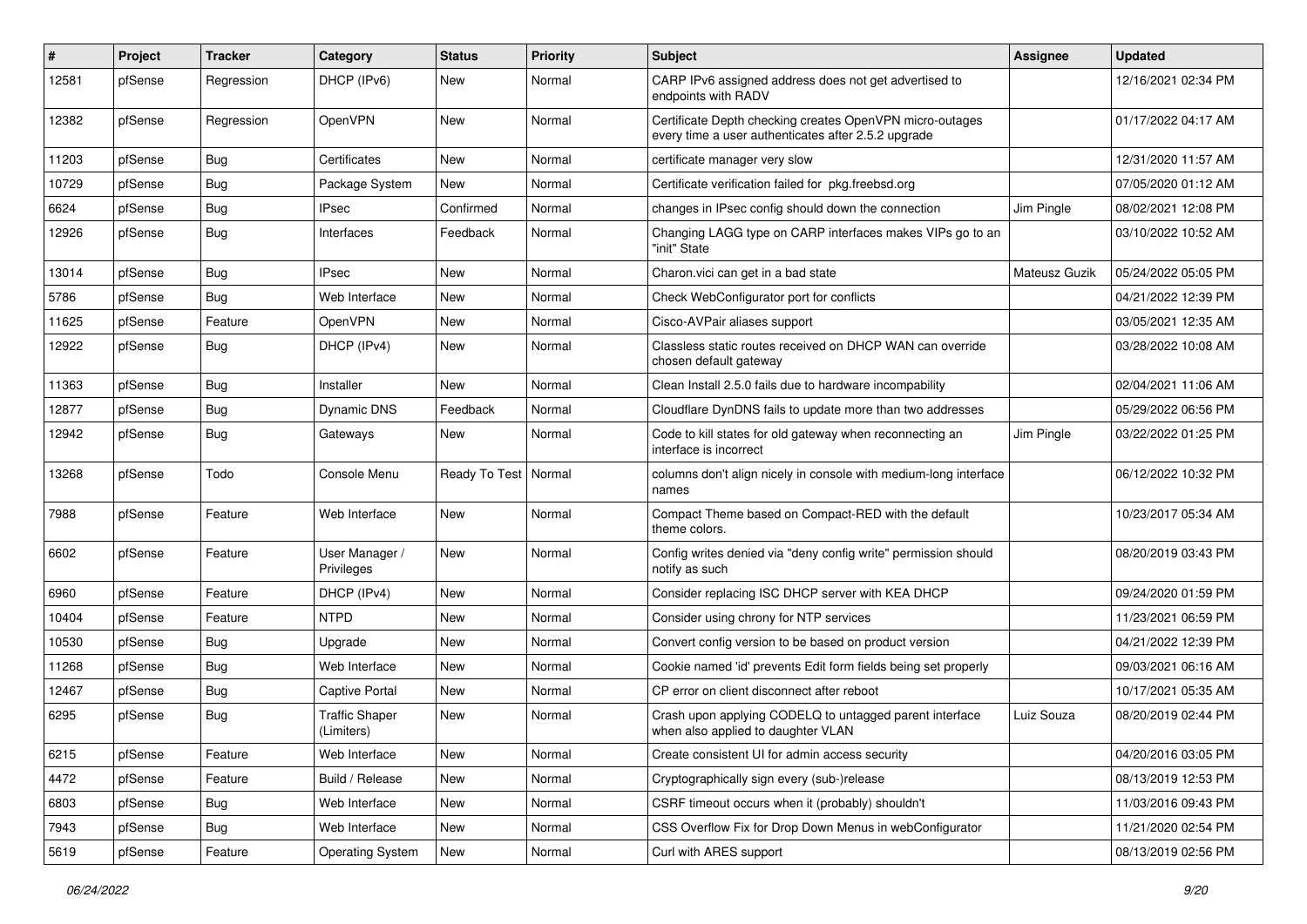| $\vert$ # | Project | <b>Tracker</b> | Category                | <b>Status</b>                 | <b>Priority</b> | Subject                                                                                          | <b>Assignee</b>     | <b>Updated</b>      |
|-----------|---------|----------------|-------------------------|-------------------------------|-----------------|--------------------------------------------------------------------------------------------------|---------------------|---------------------|
| 9677      | pfSense | Bug            | Dashboard               | New                           | Normal          | Dashboard hangs when widget needs data from a remote host<br>which is down                       |                     | 08/13/2019 09:15 AM |
| 6614      | pfSense | Bug            | Web Interface           | Confirmed                     | Normal          | Dashboard high CPU usage                                                                         |                     | 07/14/2016 03:04 PM |
| 8406      | pfSense | Bug            | <b>Dynamic DNS</b>      | <b>New</b>                    | Normal          | DDNS IPV6 Cloudflare Client does not detect PPOE address                                         |                     | 03/31/2018 11:56 AM |
| 3534      | pfSense | Feature        | DHCP (IPv4)             | New                           | Normal          | DDNS using arbitrary zone primary                                                                |                     | 07/08/2014 11:40 AM |
| 11177     | pfSense | Bug            | Dynamic DNS             | New                           | Normal          | DDNSv6 not using Check IP Services                                                               |                     | 12/21/2020 05:02 AM |
| 12509     | pfSense | Bug            | OpenVPN                 | <b>New</b>                    | Normal          | Deffered authentication does not work with auth-gen-token<br>external-auth or pusk "auth-token"  |                     | 11/08/2021 04:01 AM |
| 12543     | pfSense | Bug            | Web Interface           | Feedback                      | Normal          | Deleteing a Outbound NAT rule gave me an empty rule and<br>displayed php error in UI.            |                     | 02/14/2022 04:36 AM |
| 12385     | pfSense | Bug            | Virtual IP<br>Addresses | <b>Pull Request</b><br>Review | Normal          | deleteVIP() does not check 1:1 NAT and Outbound NAT rules                                        | Viktor Gurov        | 05/17/2022 02:21 PM |
| 12451     | pfSense | Bug            | Virtual IP<br>Addresses | <b>New</b>                    | Normal          | deleteVIP() does not check RFC2136 Update Source                                                 |                     | 10/13/2021 10:06 AM |
| 13102     | pfSense | <b>Bug</b>     | <b>IPsec</b>            | <b>New</b>                    | Normal          | Deleting an IPSec tunnel doesn't destroy the SA (SADs/SPDs),<br>causes crash in status_ipsec.php | <b>Viktor Gurov</b> | 05/20/2022 01:07 PM |
| 10822     | pfSense | Bug            | DHCP (IPv6)             | New                           | Normal          | Deprecated IPv6 prefix won't be announced as deprecated to<br>clients                            |                     | 08/10/2020 09:23 AM |
| 9384      | pfSense | Bug            | Interfaces              | Confirmed                     | Normal          | devd putting "\$" before variable contents when using single<br>quotes                           |                     | 04/21/2022 12:39 PM |
| 13273     | pfSense | Bug            | DHCP (IPv4)             | New                           | Normal          | dhclient can use conflicting recorded leases                                                     |                     | 06/14/2022 11:07 AM |
| 13217     | pfSense | <b>Bug</b>     | DHCP (IPv4)             | New                           | Normal          | dhclient using default pid file location which does not exist                                    | <b>Viktor Gurov</b> | 05/26/2022 08:09 AM |
| 6845      | pfSense | Feature        | Interfaces              | <b>New</b>                    | Normal          | DHCP / DHCPv6 WAN client status page                                                             |                     | 08/19/2019 12:37 PM |
| 6362      | pfSense | Bug            | DHCP (IPv4)             | Confirmed                     | Normal          | DHCP Client ID not used                                                                          |                     | 07/09/2021 06:30 AM |
| 8526      | pfSense | Bug            | Interfaces              | New                           | Normal          | DHCP client ignores server replies when 802.1q tagging is used                                   |                     | 08/14/2019 10:52 AM |
| 13279     | pfSense | Bug            | Interfaces              | New                           | Normal          | DHCP config override affects Gateway installation.                                               |                     | 06/17/2022 07:25 AM |
| 10345     | pfSense | Feature        | DHCP (IPv4)             | New                           | Normal          | DHCP lease distinction between online and offline                                                |                     | 03/16/2020 07:56 AM |
| 4680      | pfSense | Bug            | <b>DHCP Relay</b>       | New                           | Normal          | DHCP relay does not work with DHCP server on other end of<br>OpenVPN tunnel                      |                     | 05/05/2015 06:55 PM |
| 12508     | pfSense | <b>Bug</b>     | <b>DHCP Relay</b>       | New                           | Normal          | DHCP Relay over VPN                                                                              |                     | 11/06/2021 11:25 AM |
| 11149     | pfSense | Bug            | <b>DHCP Relay</b>       | <b>New</b>                    | Normal          | DHCP relay won't start with DHCP server behind gateway                                           |                     | 03/22/2021 05:13 AM |
| 3404      | pfSense | Bug            | DHCP (IPv4)             | <b>New</b>                    | Normal          | DHCP Server Fails to Start on Interfaces that are Slow to Come<br><b>Online During Boot</b>      |                     | 02/11/2014 05:09 PM |
| 12947     | pfSense | <b>Bug</b>     | DHCP (IPv6)             | <b>New</b>                    | Normal          | DHCP6 client does not take any action if the interface IPv6<br>address changes during renewal    |                     | 06/19/2022 09:34 PM |
| 8173      | pfSense | Feature        | Interfaces              | New                           | Normal          | dhcp6c - RAW Options                                                                             |                     | 05/29/2022 05:34 PM |
| 6691      | pfSense | Bug            | DHCP (IPv6)             | New                           | Normal          | dhcp6c quits after only two tries if no response was received                                    |                     | 12/07/2020 04:25 PM |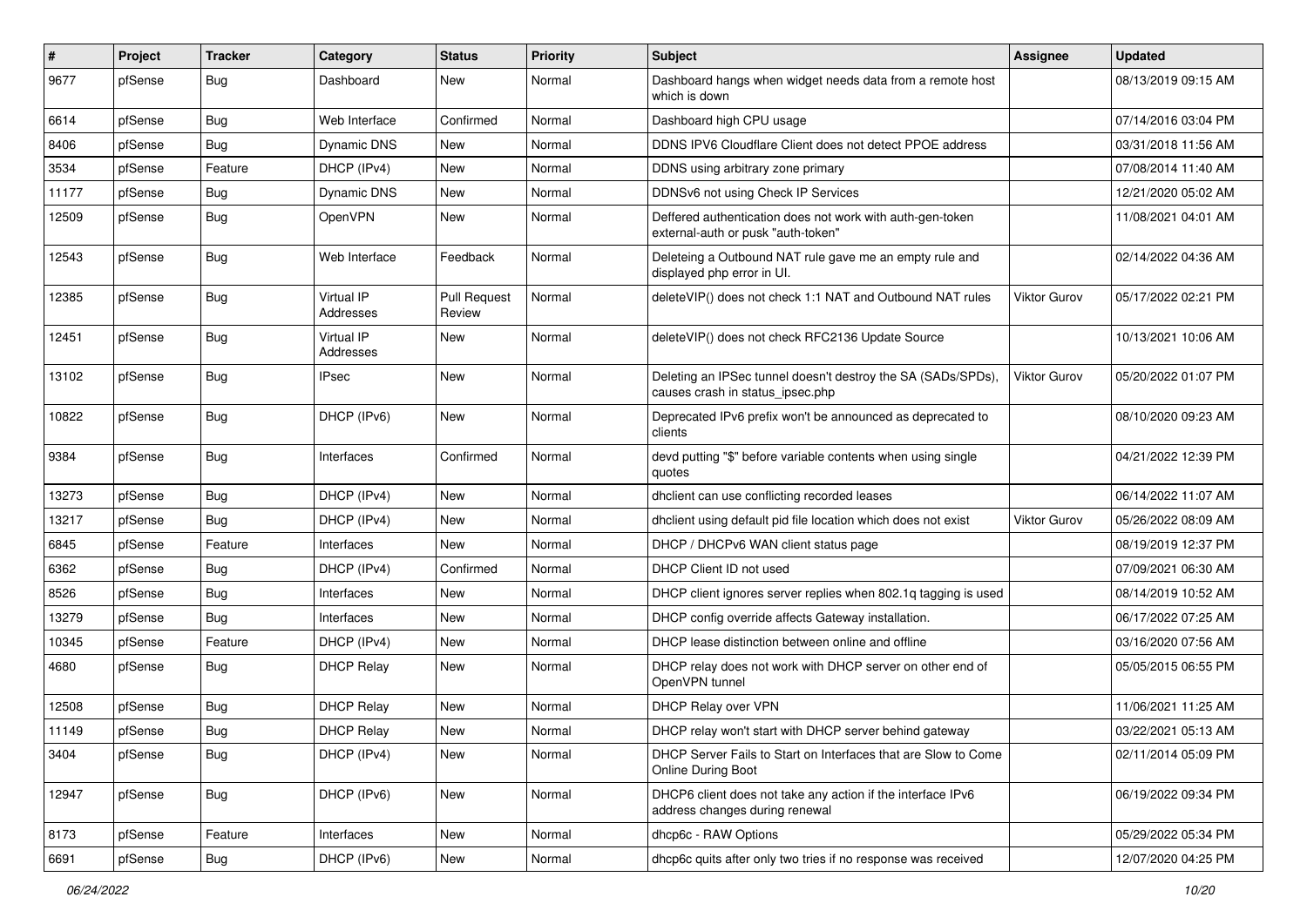| #     | Project | <b>Tracker</b> | Category                            | <b>Status</b> | <b>Priority</b> | <b>Subject</b>                                                                                    | Assignee          | <b>Updated</b>      |
|-------|---------|----------------|-------------------------------------|---------------|-----------------|---------------------------------------------------------------------------------------------------|-------------------|---------------------|
| 13237 | pfSense | Bug            | DHCP (IPv6)                         | New           | Normal          | dhcp6c script cannot be executed safely                                                           |                   | 06/01/2022 11:20 AM |
| 4061  | pfSense | <b>Bug</b>     | DHCP (IPv4)                         | Confirmed     | Normal          | dhcpd doesn't send client-hostname to peer, breaking DHCP<br>lease registrations w/HA             |                   | 02/24/2017 08:58 PM |
| 2983  | pfSense | Feature        | DHCP (IPv4)                         | New           | Normal          | DHCPD: Add vendor-class-identifier and MAC-OIDs                                                   |                   | 05/29/2020 09:24 PM |
| 12959 | pfSense | Bug            | DHCP (IPv4)                         | Feedback      | Normal          | dhcplease process wrongly update host file if client-hostname is<br>empty                         |                   | 03/28/2022 10:26 AM |
| 6051  | pfSense | <b>Bug</b>     | DHCP (IPv6)                         | New           | Normal          | DHCPv6 Client Failure for additional WAN Address causes<br>2-seconds-service-restart-loop         |                   | 12/03/2020 01:08 AM |
| 10715 | pfSense | <b>Bug</b>     | <b>DHCP Relay</b>                   | New           | Normal          | DHCPv6 relay always uses the "first" IPv6 address of an<br>interface                              |                   | 06/29/2020 05:01 AM |
| 5950  | pfSense | Feature        | DHCP (IPv6)                         | New           | Normal          | DHCPv6 Server support for PD of PD-obtained networks                                              |                   | 03/04/2016 03:04 AM |
| 12602 | pfSense | Feature        | Dynamic DNS                         | <b>New</b>    | Normal          | DHCPv6 should allow DDNS Client updates for hosts                                                 |                   | 12/15/2021 11:00 AM |
| 8435  | pfSense | <b>Bug</b>     | Interfaces                          | New           | Normal          | DHCPv6 unusable in certain circumstances (US AT&T Fiber,<br>etc.)                                 |                   | 08/14/2019 10:52 AM |
| 1883  | pfSense | Feature        | <b>Traffic Shaper</b><br>(Limiters) | New           | Normal          | Diag > Limiter Info presentation enhancement                                                      |                   | 08/20/2019 03:46 PM |
| 9343  | pfSense | <b>Bug</b>     | DHCP (IPv4)                         | New           | Normal          | diag arp.php times out with large DHCPD leases table                                              |                   | 08/14/2019 01:19 PM |
| 7590  | pfSense | Bug            | Diagnostics                         | New           | Normal          | diag_edit do not save when nothing to sae (in directory browse<br>view)                           |                   | 05/20/2017 05:04 PM |
| 7589  | pfSense | <b>Bug</b>     | Diagnostics                         | New           | Normal          | diag_edit.php old print_info_box                                                                  |                   | 05/20/2017 05:02 PM |
| 7476  | pfSense | <b>Bug</b>     | Logging                             | New           | Normal          | Dirty buffer used to build log messages?                                                          |                   | 04/17/2017 09:51 PM |
| 12782 | pfSense | Todo           | Build / Release                     | New           | Normal          | Disable compatibility flag                                                                        | <b>Brad Davis</b> | 05/17/2022 02:33 PM |
| 2367  | pfSense | <b>Bug</b>     | Rules / NAT                         | New           | Normal          | display negate rules in firewall_rules.php and evaluate when<br>added                             |                   | 05/07/2012 06:11 PM |
| 13254 | pfSense | Bug            | <b>DNS Resolver</b>                 | New           | Normal          | DNS resolver does not update "unbound.conf" file during link<br>down events                       |                   | 06/08/2022 07:55 AM |
| 1819  | pfSense | Bug            | <b>DNS Resolver</b>                 | <b>New</b>    | Normal          | DNS Resolver Not Registering DHCP Server Specified Domain<br>Name                                 | Luiz Souza        | 04/28/2022 01:53 PM |
| 6103  | pfSense | Feature        | <b>DNS Resolver</b>                 | New           | Normal          | DNS Resolver Outgoing Interfaces should be able to use<br>Gateway Groups                          |                   | 10/21/2019 08:02 AM |
| 11147 | pfSense | <b>Bug</b>     | Dynamic DNS                         | New           | Normal          | Domeneshop DynDNS IPv4 and IPv6                                                                   |                   | 12/09/2020 11:47 PM |
| 13267 | pfSense | <b>Bug</b>     | OpenVPN                             | New           | Normal          | dpinger continues to run on OpenVPN gateway after OpenVPN<br>service is stopped.                  |                   | 06/12/2022 02:49 PM |
| 12829 | pfSense | Bug            | <b>Traffic Shaper</b><br>(Limiters) | Feedback      | Normal          | Dummynet kernel module fails to load after upgrade.                                               |                   | 03/17/2022 09:26 AM |
| 8432  | pfSense | Bug            | Dynamic DNS                         | New           | Normal          | Dynamic DNS Client gives an error that it can't find IPv6<br>address when WAN interface is a LAGG |                   | 09/17/2020 05:23 AM |
| 6493  | pfSense | <b>Bug</b>     | Web Interface                       | Confirmed     | Normal          | Dynamic DNS clients slow page load                                                                |                   | 06/17/2016 03:43 AM |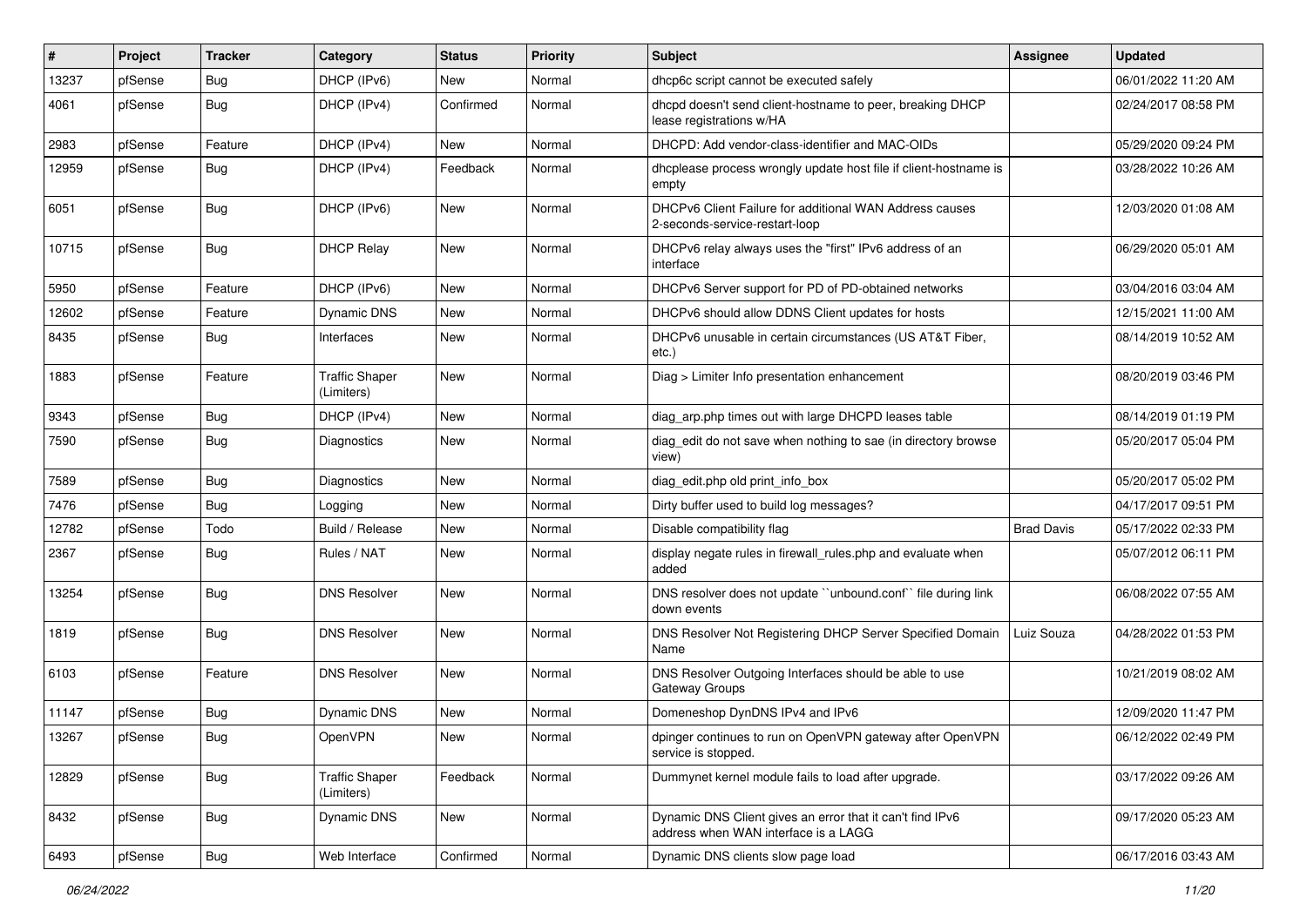| #     | Project | <b>Tracker</b> | Category                        | <b>Status</b>                 | <b>Priority</b> | Subject                                                                             | Assignee                       | <b>Updated</b>      |
|-------|---------|----------------|---------------------------------|-------------------------------|-----------------|-------------------------------------------------------------------------------------|--------------------------------|---------------------|
| 11084 | pfSense | Feature        | Dynamic DNS                     | New                           | Normal          | Dynamic DNS include option to specify virtual IP addresses                          |                                | 11/19/2020 01:26 PM |
| 7418  | pfSense | Feature        | Dynamic DNS                     | New                           | Normal          | Dynamic dns should be sorted interface name                                         |                                | 08/21/2019 08:58 AM |
| 7551  | pfSense | Bug            | Rules / NAT                     | <b>New</b>                    | Normal          | Dynamic IPsec endpoints not added to rule set after WAN<br>down/up                  |                                | 05/16/2017 02:26 PM |
| 13240 | pfSense | <b>Bug</b>     | Rules / NAT                     | <b>New</b>                    | Normal          | Dynamic NPt entry UI has a couple quirks                                            |                                | 06/02/2022 09:32 PM |
| 986   | pfSense | Feature        | Web Interface                   | New                           | Normal          | Dynamic states view                                                                 |                                | 02/06/2016 04:58 AM |
| 7292  | pfSense | Feature        | Dynamic DNS                     | New                           | Normal          | DynamicDNS configuration does not sync to HA secondary                              |                                | 02/21/2017 04:56 PM |
| 9664  | pfSense | Bug            | Dynamic DNS                     | <b>New</b>                    | Normal          | DynDNS and Dual-wan problem with CloudFlare (works with<br>No-lp)                   |                                | 08/03/2019 10:00 AM |
| 9805  | pfSense | Bug            | Dynamic DNS                     | New                           | Normal          | dynDNS cloudflare multiple entries                                                  |                                | 10/02/2019 04:51 PM |
| 12495 | pfSense | Feature        | Dynamic DNS                     | <b>Pull Request</b><br>Review | Normal          | DynDNS: add deSEC IPv4&v6 simultaneos update                                        | Lukas Wiest                    | 11/01/2021 08:53 AM |
| 12494 | pfSense | Feature        | Dynamic DNS                     | <b>Pull Request</b><br>Review | Normal          | DynDNS: make simultaneous update of IP and LegacyIP<br>possible                     | Lukas Wiest                    | 11/01/2021 08:52 AM |
| 13298 | pfSense | Bug            | <b>Dynamic DNS</b>              | <b>Pull Request</b><br>Review | Normal          | Dynv6 does not check response code when updating                                    | <b>Tiago Beling</b><br>d'Avila | 06/24/2022 07:47 AM |
| 12705 | pfSense | Bug            | <b>IPsec</b>                    | Incomplete                    | Normal          | ECDSA certificate does not work for IPSec VPN phase 1                               |                                | 01/24/2022 03:22 PM |
| 7085  | pfSense | Feature        | Rules / NAT                     | New                           | Normal          | Edit Firewall Rules Seperator                                                       |                                | 09/10/2017 09:15 AM |
| 3465  | pfSense | <b>Bug</b>     | <b>Traffic Shaper</b><br>(ALTQ) | <b>New</b>                    | Normal          | Editing Traffic Shaper queues causes status_queues.php error                        |                                | 02/19/2014 01:53 AM |
| 13224 | pfSense | Bug            | <b>Notifications</b>            | <b>New</b>                    | Normal          | Email notification flood when UPS (NUT) and WAN send<br>notifications               |                                | 05/27/2022 01:58 AM |
| 4128  | pfSense | Feature        | Notifications                   | <b>New</b>                    | Normal          | Email notification webgui configuration                                             |                                | 11/18/2021 12:48 PM |
| 10718 | pfSense | Feature        | <b>Notifications</b>            | <b>New</b>                    | Normal          | Email notifications - add new field to enter a from: name                           |                                | 07/01/2020 09:08 AM |
| 8570  | pfSense | <b>Bug</b>     | <b>XML Parser</b>               | New                           | Normal          | Empty (dn)shaper config gets populated with newline                                 |                                | 08/20/2019 02:45 PM |
| 3793  | pfSense | Feature        | Rules / NAT                     | New                           | Normal          | Enable external authentication support for rules                                    |                                | 08/05/2014 01:09 PM |
| 9544  | pfSense | Feature        | Routing                         | <b>New</b>                    | Normal          | Enable RADIX_MPATH                                                                  |                                | 04/21/2022 12:39 PM |
| 13288 | pfSense | <b>Bug</b>     | Configuration<br>Backend        | New                           | Normal          | Encode FreeRADIUS Custom Options                                                    |                                | 06/20/2022 10:36 AM |
| 13287 | pfSense | Feature        | Configuration<br>Backend        | <b>New</b>                    | Normal          | Encode OpenVPN Custom Options                                                       |                                | 06/20/2022 10:33 AM |
| 7977  | pfSense | Bug            | Translations                    | New                           | Normal          | English text shown in stead of translated text (Routing -<br>Gateway groups - edit) |                                | 08/21/2019 11:28 AM |
| 13242 | pfSense | Feature        | <b>Gateway Monitoring</b>       | New                           | Normal          | Enhancements to static route creation/deletion for dpinger<br>monitor IPs           |                                | 06/03/2022 11:20 AM |
| 13280 | pfSense | Bug            | Unknown                         | <b>New</b>                    | Normal          | Entries duplicated in /boot/loader.conf                                             |                                | 06/19/2022 11:11 AM |
| 13068 | pfSense | <b>Bug</b>     | Aliases / Tables                | New                           | Normal          | Error loading rules when URL Table IPs content is empty                             |                                | 04/17/2022 09:07 PM |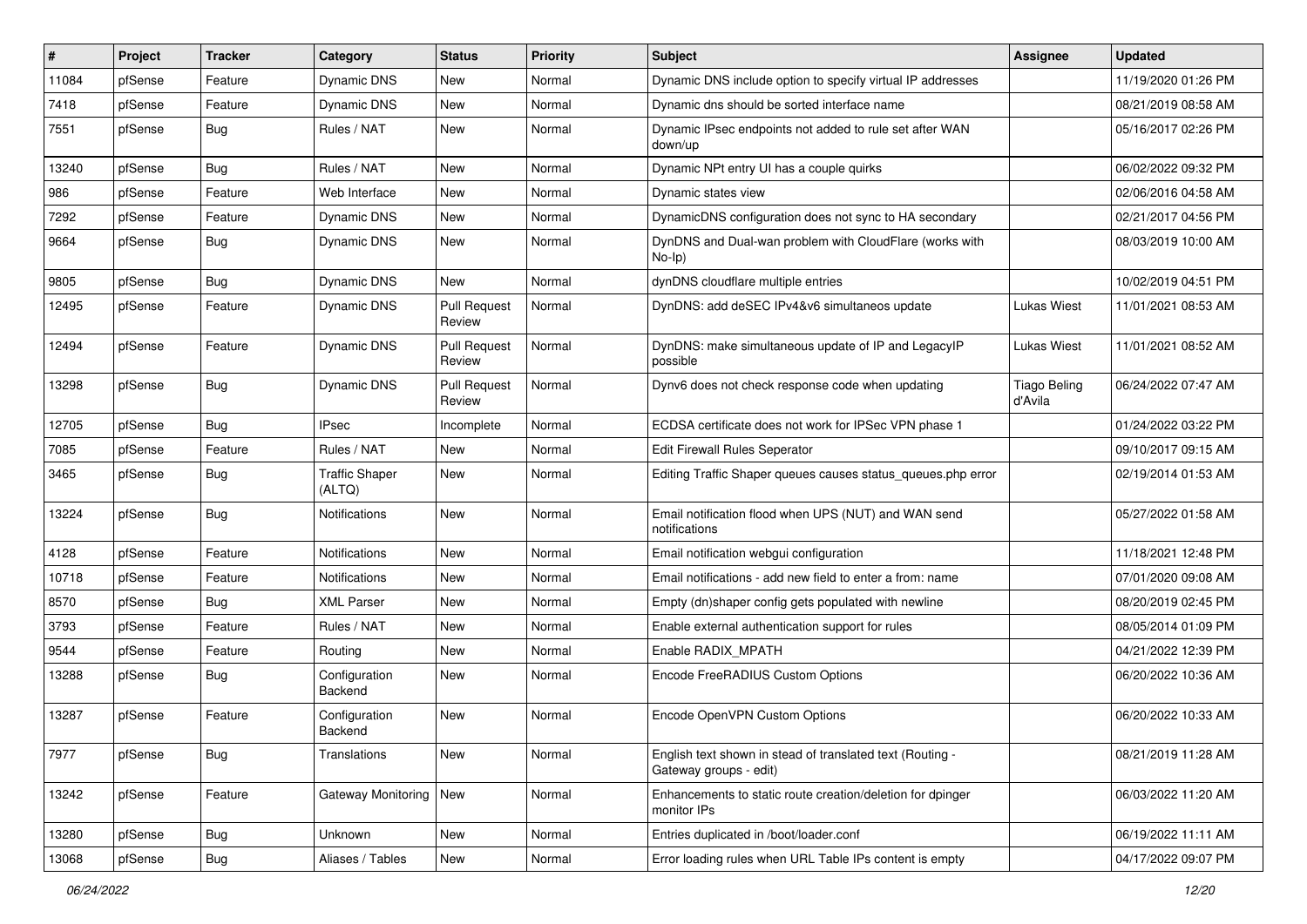| #     | Project | <b>Tracker</b> | Category                         | <b>Status</b>                 | <b>Priority</b> | <b>Subject</b>                                                                                                                                 | <b>Assignee</b>     | <b>Updated</b>      |
|-------|---------|----------------|----------------------------------|-------------------------------|-----------------|------------------------------------------------------------------------------------------------------------------------------------------------|---------------------|---------------------|
| 8004  | pfSense | <b>Bug</b>     | <b>NAT Reflection</b>            | New                           | Normal          | Error notice for a deleted NAT that had a RULE or an existing<br>NAT which is claimed to have no NAT port                                      |                     | 10/24/2017 06:39 PM |
| 9690  | pfSense | Bug            | Interfaces                       | <b>New</b>                    | Normal          | Ethernet flow control should be disabled by default                                                                                            |                     | 08/19/2019 06:45 PM |
| 9241  | pfSense | Bug            | Interfaces                       | New                           | Normal          | Ethernet link cycles up/down if "auto-negotiate" is explicitly<br>selected in interface configuration                                          |                     | 12/31/2018 08:36 PM |
| 12848 | pfSense | Feature        | Dynamic DNS                      | New                           | Normal          | Evaluation of the DynDNS "Result Match" string                                                                                                 |                     | 02/22/2022 02:01 AM |
| 2774  | pfSense | Feature        | DHCP (IPv4)                      | New                           | Normal          | Extend DHCP Pools code to allow using different subnets                                                                                        |                     | 08/19/2019 10:27 AM |
| 12519 | pfSense | <b>Bug</b>     | Authentication                   | <b>New</b>                    | Normal          | Fail authentication using special character in password via the<br><b>LDAP</b> connector                                                       |                     | 11/12/2021 07:39 AM |
| 7956  | pfSense | Feature        | Web Interface                    | <b>New</b>                    | Normal          | Favicon able to match GUI colour setting?                                                                                                      |                     | 10/17/2017 06:36 AM |
| 13165 | pfSense | Feature        | Dashboard                        | <b>Pull Request</b><br>Review | Normal          | Feat: live update for Services dashboard widget                                                                                                |                     | 05/15/2022 01:48 AM |
| 13067 | pfSense | <b>Bug</b>     | <b>FilterDNS</b>                 | <b>New</b>                    | Normal          | filterdns resolve interval is twice the intended value                                                                                         |                     | 04/17/2022 07:45 PM |
| 12056 | pfSense | Bug            | Logging                          | New                           | Normal          | Filterlog says "Unknown Option %u"                                                                                                             |                     | 06/18/2021 05:51 AM |
| 10493 | pfSense | <b>Bug</b>     | <b>IPsec</b>                     | New                           | Normal          | filter_get_vpns_list() issues                                                                                                                  |                     | 05/06/2020 01:07 AM |
| 12857 | pfSense | <b>Bug</b>     | Gateways                         | New                           | Normal          | Firewall gateway goes away when making changes to Bridge0<br>device                                                                            |                     | 02/27/2022 11:20 AM |
| 12673 | pfSense | <b>Bug</b>     | Dashboard                        | <b>Pull Request</b><br>Review | Normal          | Firewall Logs Widget fails to update at intervals below 5<br>seconds.                                                                          | <b>Viktor Gurov</b> | 05/17/2022 02:20 PM |
| 4479  | pfSense | <b>Bug</b>     | <b>Operating System</b>          | <b>New</b>                    | Normal          | Firewall rules won't match GRE interface after applying IPSEC<br>transport encryption on GRE tunnel                                            | Luiz Souza          | 08/20/2021 08:46 AM |
| 7373  | pfSense | <b>Bug</b>     | Rules / NAT                      | <b>New</b>                    | Normal          | Firewall schedules GUI needs to be redone from scratch                                                                                         |                     | 08/21/2019 08:56 AM |
| 13051 | pfSense | <b>Bug</b>     | <b>Traffic Shaper</b><br>(ALTQ)  | <b>New</b>                    | Normal          | Firewall traffic shaper by interface selection unknow                                                                                          |                     | 04/12/2022 07:03 AM |
| 11232 | pfSense | <b>Bug</b>     | <b>Operating System</b>          | <b>New</b>                    | Normal          | Fix pfSense fsync                                                                                                                              |                     | 01/08/2021 08:53 AM |
| 13046 | pfSense | <b>Bug</b>     | Rules / NAT                      | New                           | Normal          | Floating rule applied to IPv6 interface with a SLAAC DHCPv6<br>gateway reports error on boot                                                   |                     | 04/11/2022 09:50 AM |
| 6627  | pfSense | Bug            | Rules / NAT                      | <b>New</b>                    | Normal          | floating tab match rules ignore quick action so should be<br>removed                                                                           |                     | 07/18/2016 02:15 PM |
| 12920 | pfSense | <b>Bug</b>     | Gateway Monitoring               | <b>Pull Request</b><br>Review | Normal          | Gateway behavior differs when the gateway does not exist in<br>config.xml                                                                      | Viktor Gurov        | 06/12/2022 01:27 PM |
| 3132  | pfSense | Bug            | Gateway Monitoring   In Progress |                               | Normal          | Gateway events for IPv6 affect IPv4 services and vice versa                                                                                    | Viktor Gurov        | 05/10/2022 03:10 PM |
| 11570 | pfSense | Regression     | Gateways                         | <b>Pull Request</b><br>Review | Normal          | Gateway monitoring services is not always restarted on<br>interface events, which may prevent a WAN from recovering<br>back to an online state | Viktor Gurov        | 06/22/2022 09:04 PM |
| 11960 | pfSense | Bug            | Gateway Monitoring               | Feedback                      | Normal          | Gateway Monitoring Traffic Goes Out Default Gateway                                                                                            |                     | 12/20/2021 05:43 AM |
| 7671  | pfSense | Feature        | Gateway Monitoring               | New                           | Normal          | Gateway Monitoring Via Custom Script or Telnet.                                                                                                |                     | 09/18/2020 02:59 PM |
| 3312  | pfSense | <b>Bug</b>     | <b>IPsec</b>                     | New                           | Normal          | Gateway on IPsec rules is not functional in pf                                                                                                 |                     | 01/28/2020 10:09 PM |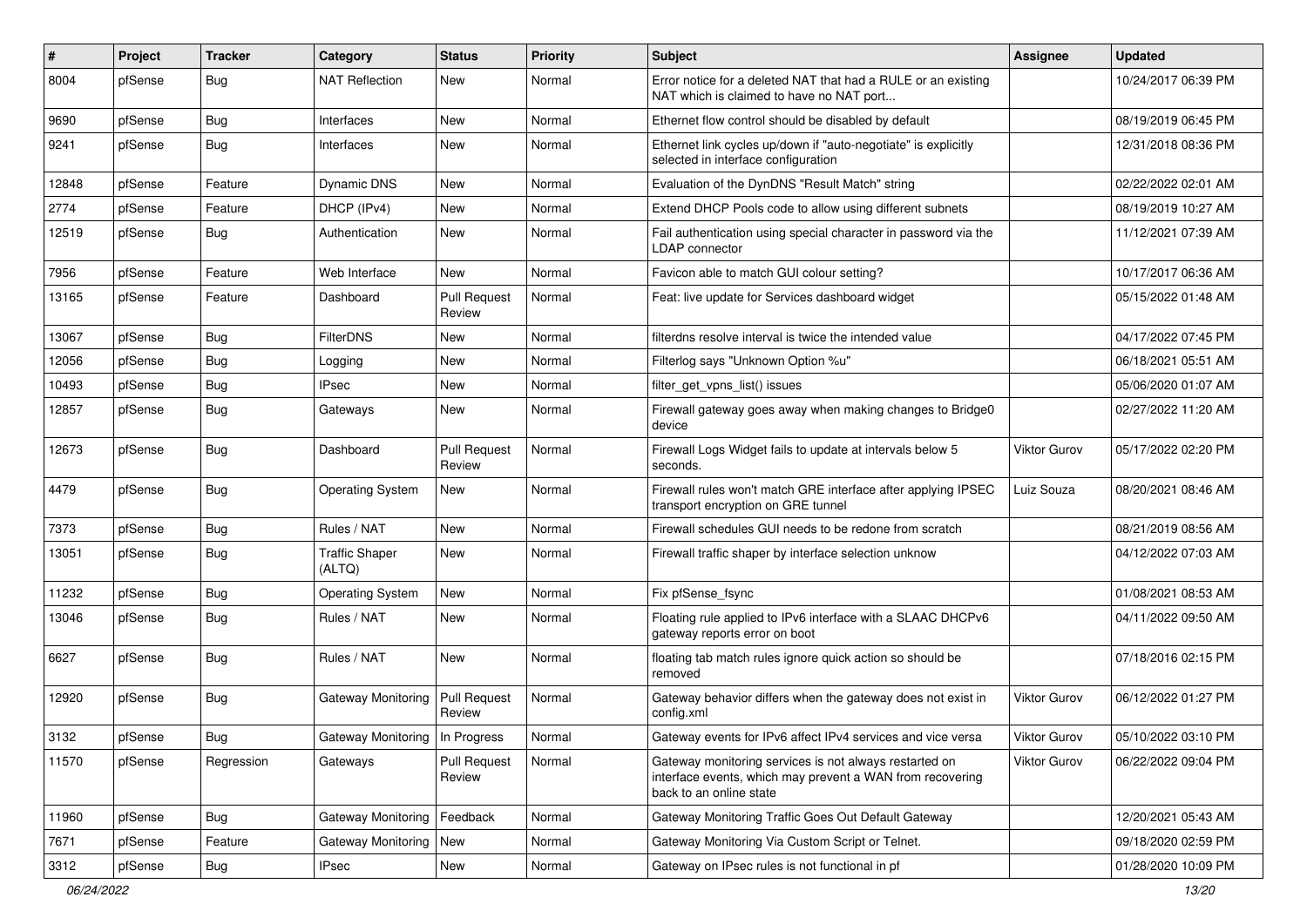| ∦     | Project | <b>Tracker</b> | Category                        | <b>Status</b>                 | <b>Priority</b> | <b>Subject</b>                                                                                     | <b>Assignee</b>     | <b>Updated</b>      |
|-------|---------|----------------|---------------------------------|-------------------------------|-----------------|----------------------------------------------------------------------------------------------------|---------------------|---------------------|
| 8343  | pfSense | Bug            | Gateways                        | New                           | Normal          | Gateway Routes (Default Routes) not removed in Kernel when<br>removed from GUI                     |                     | 05/14/2020 01:22 AM |
| 7821  | pfSense | Bug            | DHCP (IPv6)                     | New                           | Normal          | GIF does not support broadcast                                                                     |                     | 08/29/2017 10:50 AM |
| 11872 | pfSense | <b>Bug</b>     | Interfaces                      | <b>New</b>                    | Normal          | gif interfaces reporting incorrect traffic counters                                                |                     | 12/30/2021 04:00 AM |
| 13218 | pfSense | Bug            | Interfaces                      | <b>Pull Request</b><br>Review | Normal          | GIF-based interface MTU is assigned to parent interface on<br>boot when parent interface is a LAGG | <b>Viktor Gurov</b> | 05/27/2022 05:25 AM |
| 9942  | pfSense | Feature        | <b>Operating System</b>         | New                           | Normal          | Give pfSense the possibility to change the keyboard Layout for<br>console users                    |                     | 01/22/2021 02:33 AM |
| 12625 | pfSense | Feature        | Logging                         | <b>New</b>                    | Normal          | Granular logging options for default firewall rules.                                               |                     | 12/21/2021 06:39 PM |
| 521   | pfSense | Feature        | User Manager /<br>Privileges    | <b>New</b>                    | Normal          | Group manager Assigned Permissions                                                                 |                     | 04/18/2010 02:59 PM |
| 12225 | pfSense | Bug            | Authentication                  | <b>Pull Request</b><br>Review | Normal          | Group membership field is not needed for remote groups                                             | <b>Viktor Gurov</b> | 05/17/2022 02:21 PM |
| 6738  | pfSense | Feature        | Web Interface                   | <b>New</b>                    | Normal          | GUI Action Buttons replicated to the top of the List                                               |                     | 07/10/2021 01:04 PM |
| 12483 | pfSense | <b>Bug</b>     | Configuration<br>Backend        | New                           | Normal          | GUI creates inconsistent config.xml                                                                |                     | 10/23/2021 06:48 AM |
| 11666 | pfSense | Bug            | Logging                         | <b>New</b>                    | Normal          | GUI Firewall log search not parsing filter.log beyond hard coded<br>limit                          |                     | 03/12/2021 11:38 AM |
| 12431 | pfSense | Todo           | Web Interface                   | <b>Pull Request</b><br>Review | Normal          | GUI pages should use "POST" for AJAX calls, not "GET"                                              | Viktor Gurov        | 05/17/2022 02:20 PM |
| 7957  | pfSense | Feature        | Web Interface                   | <b>New</b>                    | Normal          | GUI theme - separate "colour" from "compact/normal" in theme<br>dropdown                           |                     | 10/17/2017 06:58 AM |
| 1257  | pfSense | Feature        | Certificates                    | <b>Pull Request</b><br>Review | Normal          | Handle encypted CA/Certificate private keys                                                        |                     | 10/12/2020 07:12 AM |
| 12249 | pfSense | <b>Bug</b>     | Backup / Restore                | New                           | Normal          | HAProxy causing failed ACB backups                                                                 |                     | 11/15/2021 11:58 PM |
| 5887  | pfSense | Bug            | Interfaces                      | Confirmed                     | Normal          | hardware_offloading_applyflags sets/unsets most values when<br>already set correctly               |                     | 07/06/2016 03:31 PM |
| 2308  | pfSense | Bug            | <b>Traffic Shaper</b><br>(ALTQ) | <b>New</b>                    | Normal          | HFSC WebUI doesn't check for "Bandwidth" setting                                                   |                     | 12/04/2012 07:12 PM |
| 12720 | pfSense | Bug            | Rules / NAT                     | <b>Pull Request</b><br>Review | Normal          | Hide the "tag" field on non-floating tabs                                                          | Viktor Gurov        | 01/24/2022 03:11 PM |
| 12176 | pfSense | Todo           | Interfaces                      | <b>Pull Request</b><br>Review | Normal          | Hide WireGuard interfaces on appropriate pages                                                     |                     | 08/11/2021 12:52 AM |
| 7738  | pfSense | Feature        | <b>IPsec</b>                    | New                           | Normal          | Highlight which IPSec (or other VPN) crypto modes are<br>hardware-accelerated in the UI            |                     | 08/13/2019 03:46 PM |
| 7665  | pfSense | Bug            | Aliases / Tables                | New                           | Normal          | Host range validation for Aliases is not strict enough                                             |                     | 08/21/2019 11:01 AM |
| 6539  | pfSense | Feature        | Rules / NAT                     | New                           | Normal          | ICMPv6 filtering requires multiple rules - no range support                                        |                     | 08/13/2019 01:23 PM |
| 6398  | pfSense | <b>Bug</b>     | Configuration<br>Backend        | New                           | Normal          | If config cannot be loaded due to corruption or bug, it isn't<br>handled gracefully (just stops)   |                     | 08/13/2019 01:23 PM |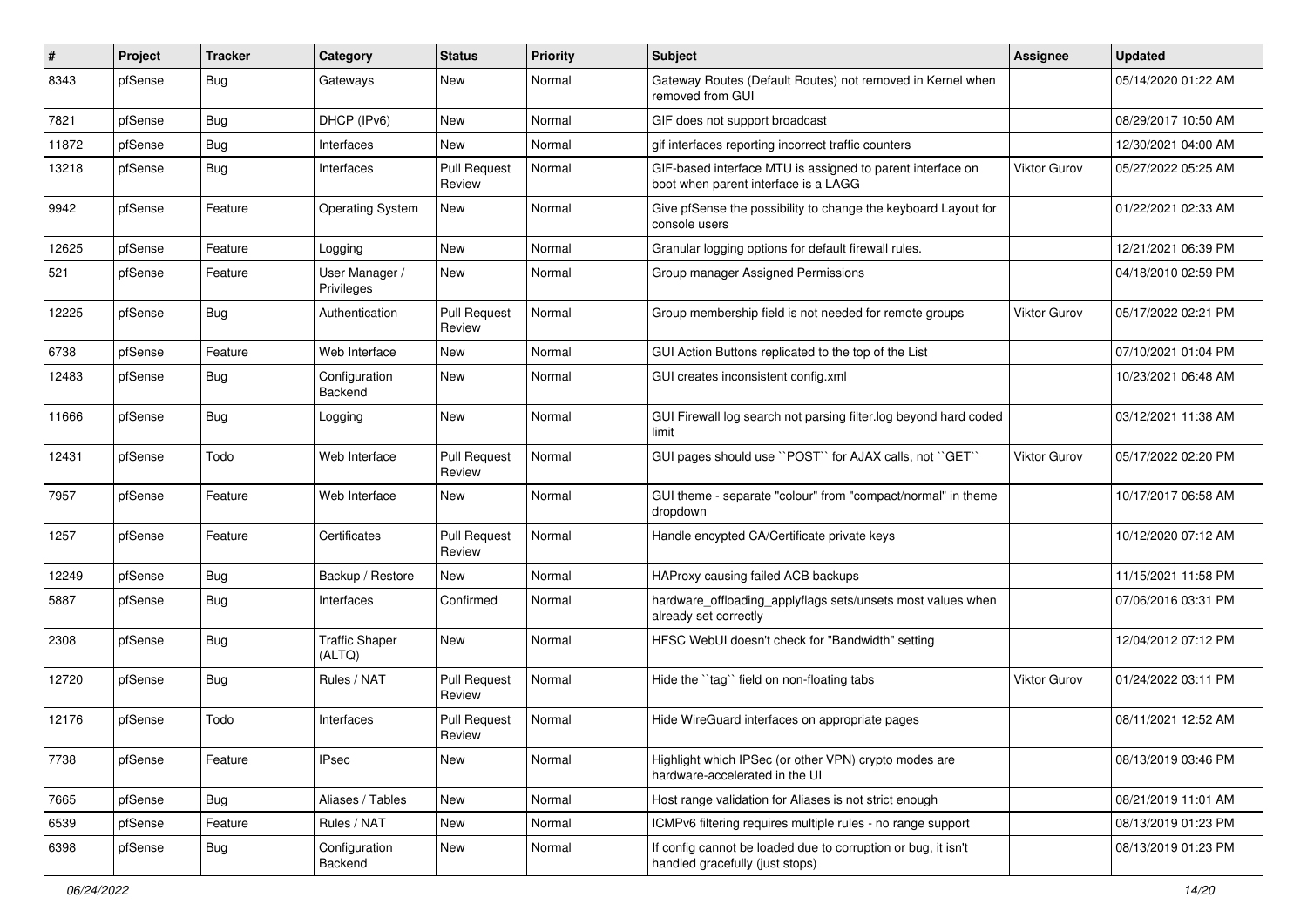| ∦     | <b>Project</b> | <b>Tracker</b> | Category                        | <b>Status</b>          | Priority | <b>Subject</b>                                                                                                                   | <b>Assignee</b> | <b>Updated</b>      |
|-------|----------------|----------------|---------------------------------|------------------------|----------|----------------------------------------------------------------------------------------------------------------------------------|-----------------|---------------------|
| 10150 | pfSense        | <b>Bug</b>     | <b>IGMP Proxy</b>               | New                    | Normal   | IGMP Proxy does not scale to hundreds of streams                                                                                 |                 | 01/03/2020 02:56 AM |
| 13276 | pfSense        | Bug            | <b>IGMP Proxy</b>               | New                    | Normal   | IGMP Proxy Error Message for Logging Links to System Log<br>Instead of Routing Log                                               |                 | 06/16/2022 07:48 PM |
| 13277 | pfSense        | Bug            | <b>IGMP Proxy</b>               | <b>New</b>             | Normal   | <b>IGMP Proxy webConfigurator Page Always Produces Error</b>                                                                     |                 | 06/16/2022 07:50 PM |
| 2335  | pfSense        | Bug            | <b>Operating System</b>         | New                    | Normal   | <b>IGMPProxy and CARP Results in System Instability Upon</b><br>Reboot                                                           |                 | 07/19/2014 10:25 PM |
| 3382  | pfSense        | Bug            | <b>IGMP Proxy</b>               | <b>New</b>             | Normal   | IGMPPROXY fails with more than 32 interfaces                                                                                     |                 | 07/12/2016 11:01 PM |
| 9338  | pfSense        | <b>Bug</b>     | <b>IGMP Proxy</b>               | <b>New</b>             | Normal   | igmpproxy ignoring downstream vlan interface                                                                                     |                 | 02/22/2019 03:48 AM |
| 8711  | pfSense        | Bug            | <b>IGMP Proxy</b>               | New                    | Normal   | igmpproxy with PPPoE Interfaces                                                                                                  |                 | 07/28/2018 09:21 AM |
| 12079 | pfSense        | <b>Bug</b>     | <b>IGMP Proxy</b>               | New                    | Normal   | IGMPProxy: kernel panic, Sleeping thread owns a<br>non-sleepable lock                                                            | Mateusz Guzik   | 05/10/2022 03:14 PM |
| 12243 | pfSense        | Todo           | Package System                  | New                    | Normal   | Implement ```plugin interfaces()``                                                                                               |                 | 02/07/2022 03:50 AM |
| 12875 | pfSense        | <b>Bug</b>     | Package System                  | <b>New</b>             | Normal   | Import zabbix-agent6 and zabbix-proxy6 from FreeBSD Ports                                                                        |                 | 05/28/2022 06:50 PM |
| 5445  | pfSense        | Todo           | Web Interface                   | New                    | Normal   | Improve banner for "background activity"                                                                                         |                 | 02/06/2016 04:43 AM |
| 6469  | pfSense        | Feature        | Console Menu                    | <b>New</b>             | Normal   | Improve help + self documentation in console PHP shell                                                                           |                 | 08/13/2019 01:23 PM |
| 11730 | pfSense        | <b>Bug</b>     | Web Interface                   | New                    | Normal   | Improve visibility of option selections in dark themes                                                                           |                 | 03/25/2021 09:38 PM |
| 9035  | pfSense        | Bug            | Rules / NAT                     | <b>New</b>             | Normal   | Inactive Interfaces are Hidden in Firewall Rules                                                                                 |                 | 08/14/2019 12:39 PM |
| 8309  | pfSense        | Feature        | Hardware / Drivers              | <b>New</b>             | Normal   | Include apuled driver to add support for LEDs on PC Engines<br>APU boards                                                        | Darryn Storm    | 08/20/2019 08:47 AM |
| 7402  | pfSense        | <b>Bug</b>     | Web Interface                   | <b>New</b>             | Normal   | Inconsistent use of htmlentities validation checks                                                                               |                 | 03/21/2017 08:58 AM |
| 13295 | pfSense        | Bug            | Gateway Monitoring              | Pull Request<br>Review | Normal   | Incorrect function parameters for "get_dpinger_status()" call in<br>`qwlb.inc``                                                  |                 | 06/24/2022 07:25 AM |
| 11717 | pfSense        | Bug            | Rules / NAT                     | <b>New</b>             | Normal   | Incorrect port forwarding rules if Destination port alias is not<br>equal to Redirect target port alias                          |                 | 03/22/2021 06:06 AM |
| 8179  | pfSense        | <b>Bug</b>     | DHCP (IPv4)                     | Feedback               | Normal   | Incorrect reverse DNS zone in DHCP server config for<br>non-octet-aligned subnet mask                                            | Renato Botelho  | 02/09/2022 11:17 PM |
| 11174 | pfSense        | <b>Bug</b>     | <b>Traffic Shaper</b><br>(ALTQ) | Feedback               | Normal   | Incorrect traffic shaping on pppoe interface                                                                                     |                 | 12/21/2020 11:21 PM |
| 5616  | pfSense        | Feature        | <b>Wireless</b>                 | New                    | Normal   | <b>Incorrect Wireless Channel</b>                                                                                                | Jim Thompson    | 10/09/2016 03:33 PM |
| 11243 | pfSense        | Feature        | Interfaces                      | New                    | Normal   | individual pfctl snort2c tables per interface only blocking IPs for<br>specific interface when a rule triggers in snort/suricata |                 | 01/14/2021 03:02 PM |
| 13158 | pfSense        | <b>Bug</b>     | Web Interface                   | <b>New</b>             | Normal   | Input validation error when applying limiter changes                                                                             |                 | 05/14/2022 05:32 PM |
| 1367  | pfSense        | Feature        | Backup / Restore                | New                    | Normal   | Input validation on partial config restores                                                                                      |                 | 03/21/2011 01:16 AM |
| 11257 | pfSense        | Feature        | Upgrade                         | <b>New</b>             | Normal   | Installed Packages: Update all button                                                                                            |                 | 01/18/2021 10:45 AM |
| 1940  | pfSense        | Todo           | Logging                         | <b>New</b>             | Normal   | Integrate rSyslogd                                                                                                               |                 | 07/06/2018 02:11 PM |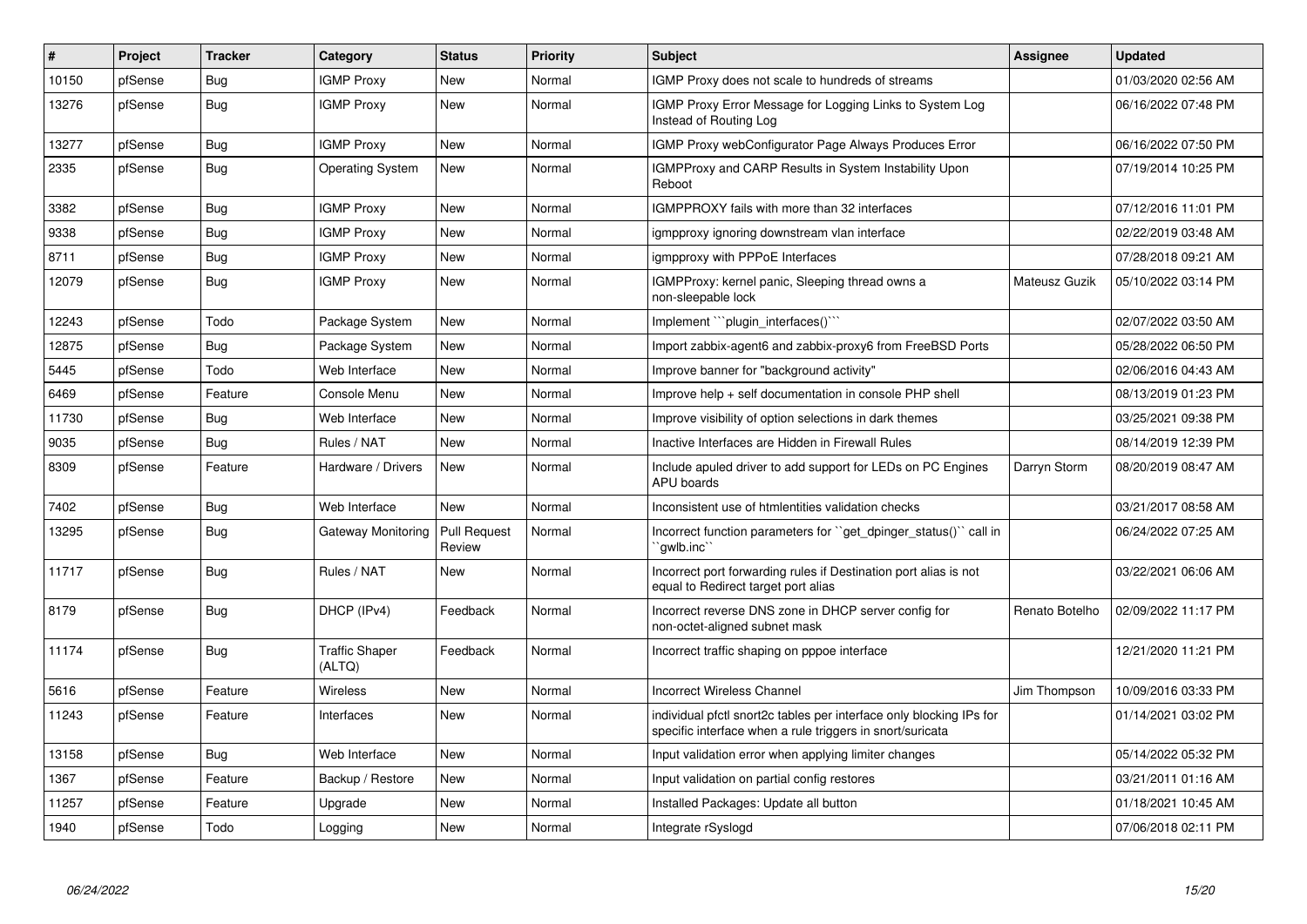| ∦     | <b>Project</b> | <b>Tracker</b> | Category                | <b>Status</b> | <b>Priority</b> | <b>Subject</b>                                                                                        | <b>Assignee</b>        | <b>Updated</b>      |
|-------|----------------|----------------|-------------------------|---------------|-----------------|-------------------------------------------------------------------------------------------------------|------------------------|---------------------|
| 12821 | pfSense        | Regression     | Hardware / Drivers      | Confirmed     | Normal          | Intel e1000 driver (em & igb) cannot pass VLAN0 tagged<br>packets                                     |                        | 06/05/2022 08:23 AM |
| 12259 | pfSense        | Bug            | <b>Operating System</b> | New           | Normal          | Intel em NICs Suffering Performance Degradation on<br>FreeBSD12                                       |                        | 02/25/2022 09:28 PM |
| 10805 | pfSense        | Feature        | Hardware / Drivers      | <b>New</b>    | Normal          | Intel QAT (QuickAssist) encryption support for PfSense                                                |                        | 07/31/2020 03:13 PM |
| 4740  | pfSense        | Bug            | <b>Wireless</b>         | New           | Normal          | Intel wireless kernel panic in infrastructure mode with WPA                                           |                        | 11/13/2020 08:38 AM |
| 10577 | pfSense        | <b>Bug</b>     | Hardware / Drivers      | Feedback      | Normal          | intel x553 (c3000 chipset) loading x520 driver                                                        |                        | 05/28/2020 03:59 AM |
| 8882  | pfSense        | <b>Bug</b>     | Interfaces              | Incomplete    | Normal          | Interface assignments lost on reboot                                                                  |                        | 02/17/2022 02:24 PM |
| 701   | pfSense        | Feature        | Rules / NAT             | New           | Normal          | Interface groups with NAT                                                                             |                        | 05/11/2018 10:12 PM |
| 7113  | pfSense        | <b>Bug</b>     | Dashboard               | New           | Normal          | Interface name in Traffic Graphs                                                                      |                        | 12/31/2021 05:40 PM |
| 11091 | pfSense        | Bug            | Interfaces              | New           | Normal          | Interfaces set as disabled in the configuration have an UP<br>status in the operating system at boot  | Viktor Gurov           | 05/10/2022 03:12 PM |
| 1521  | pfSense        | Todo           | Routing                 | <b>New</b>    | Normal          | Investigate FreeBSD route metric support for future versions                                          |                        | 05/12/2011 11:28 AM |
| 4474  | pfSense        | <b>Bug</b>     | Package System          | Confirmed     | Normal          | IP address change triggers reload of all packages                                                     |                        | 02/13/2017 07:21 AM |
| 8815  | pfSense        | <b>Bug</b>     | Interfaces              | New           | Normal          | IP addresses are removed from interfaces when link is lost and<br>either IPv4 or IPv6 is dynamic      | Luiz Souza             | 07/21/2021 07:49 AM |
| 6370  | pfSense        | <b>Bug</b>     | IPsec                   | Confirmed     | Normal          | IPSEC bound to WAN gateway group and Dynamic DNS<br>doesn't to fail back tunnel to WAN on DDNS update |                        | 08/31/2021 07:38 AM |
| 12335 | pfSense        | <b>Bug</b>     | <b>IPsec</b>            | New           | Normal          | <b>IPsec DNS inefficiency</b>                                                                         | Jim Pingle             | 04/26/2022 07:50 AM |
| 9857  | pfSense        | Feature        | <b>IPsec</b>            | New           | Normal          | IPsec Down/Up SMTP Notifications                                                                      |                        | 08/31/2021 08:07 AM |
| 4591  | pfSense        | Feature        | IPsec                   | New           | Normal          | IPSec Failover Support for IP Addresses instead of Dynamic<br>DNS / Failover Group                    |                        | 09/04/2020 12:17 AM |
| 6167  | pfSense        | <b>Bug</b>     | IPsec                   | Confirmed     | Normal          | IPsec IPComp not working                                                                              | George<br>Neville-Neil | 09/22/2020 06:07 PM |
| 12762 | pfSense        | <b>Bug</b>     | <b>IPsec</b>            | New           | Normal          | IPsec keep alive check ignores Child SA Start Action                                                  | Viktor Gurov           | 02/07/2022 11:21 AM |
| 8013  | pfSense        | <b>Bug</b>     | IPsec                   | New           | Normal          | IPsec MSS clamping value shared for IPv4 and IPv6                                                     | Luiz Souza             | 10/28/2021 01:37 PM |
| 13264 | pfSense        | Feature        | IPsec                   | New           | Normal          | IPSec Phase2 select multiple PFS key groups                                                           |                        | 06/10/2022 04:29 PM |
| 9349  | pfSense        | <b>Bug</b>     | <b>IPsec</b>            | Confirmed     | Normal          | IPSec service start/stop/restart fails after settings change                                          | Markus<br>Stockhausen  | 10/30/2020 01:33 PM |
| 7420  | pfSense        | <b>Bug</b>     | IPsec                   | New           | Normal          | ipsec status freezing                                                                                 |                        | 02/13/2020 09:09 AM |
| 5331  | pfSense        | Feature        | <b>IPsec</b>            | New           | Normal          | IPSec table for tuning strongswan.conf                                                                |                        | 05/05/2021 12:10 AM |
| 6668  | pfSense        | Bug            | <b>IPsec</b>            | Feedback      | Normal          | IPSec tunnel + L2TP/IPSec VPN - wrong PSK chosen by<br>pfSense                                        |                        | 09/21/2019 02:07 AM |
| 7773  | pfSense        | Feature        | <b>IPsec</b>            | New           | Normal          | IPSec using IKEv2 with split DNS not using provided domain<br>names                                   |                        | 08/15/2017 05:25 PM |
| 8686  | pfSense        | <b>Bug</b>     | <b>IPsec</b>            | New           | Normal          | IPsec VTI: Assigned interface firewall rules are never parsed                                         |                        | 02/10/2021 12:15 PM |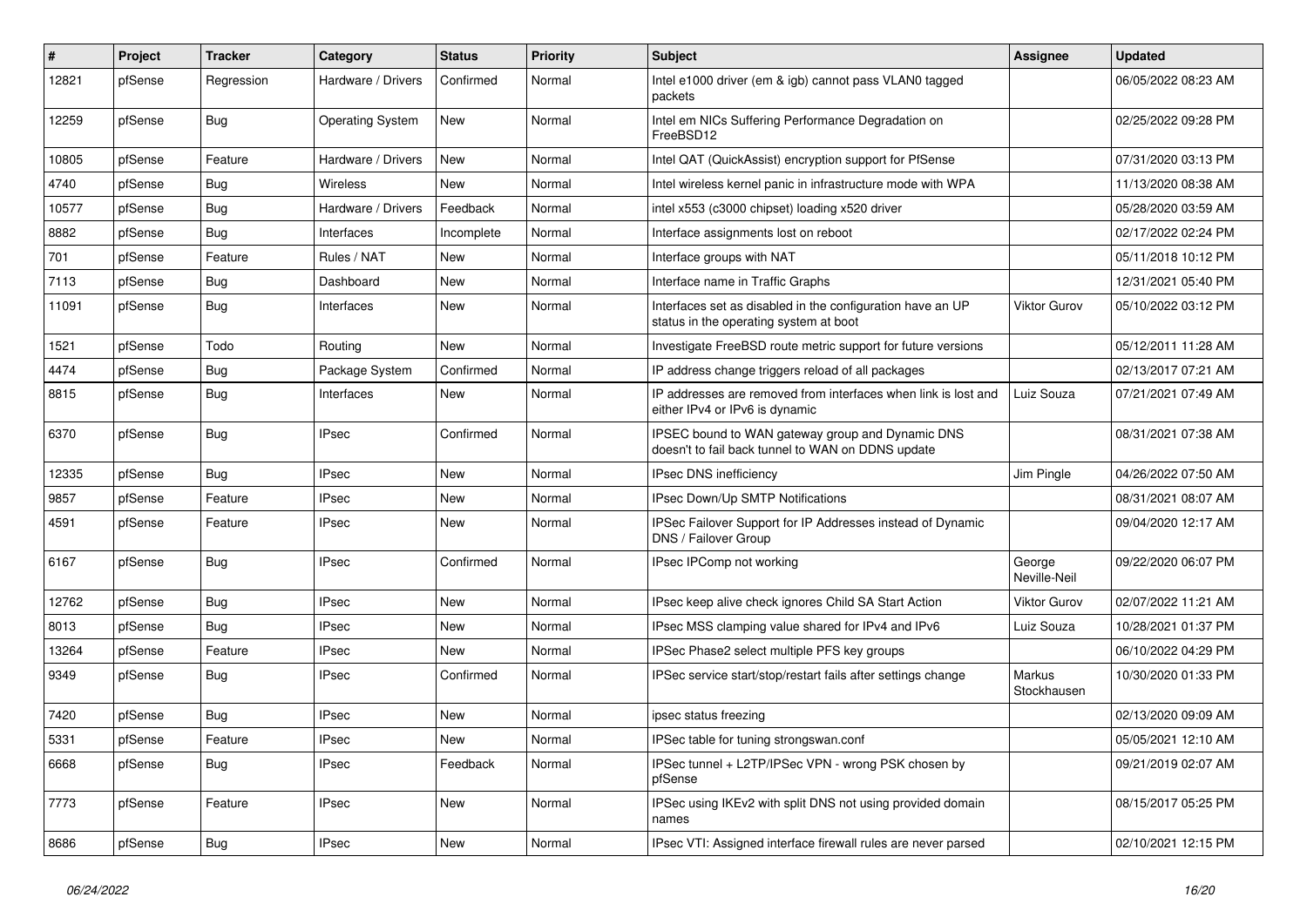| ∦     | Project | <b>Tracker</b> | Category                                        | <b>Status</b> | Priority | <b>Subject</b>                                                                                                          | <b>Assignee</b>        | <b>Updated</b>      |
|-------|---------|----------------|-------------------------------------------------|---------------|----------|-------------------------------------------------------------------------------------------------------------------------|------------------------|---------------------|
| 6213  | pfSense | Feature        | <b>IPsec</b>                                    | New           | Normal   | IPSEC: IPV4/IPV6 dual-interface-stack support for Mobile IKE                                                            |                        | 04/20/2016 07:48 AM |
| 6289  | pfSense | <b>Bug</b>     | Interfaces                                      | <b>New</b>    | Normal   | IPv6 address not given to track6 interfaces on create                                                                   |                        | 12/30/2021 04:17 AM |
| 9650  | pfSense | Bug            | Gateways                                        | New           | Normal   | IPv6 connection drops (ir-)regular on Kabelvodafone (German<br>cable ISP)                                               |                        | 07/27/2019 07:14 AM |
| 7303  | pfSense | <b>Bug</b>     | <b>IPv6 Router</b><br>Advertisements<br>(RADVD) | <b>New</b>    | Normal   | ipv6 connectivity lost on pfSense reboot                                                                                |                        | 08/20/2019 12:23 PM |
| 12421 | pfSense | Bug            | Rules / NAT                                     | New           | Normal   | IPV6 limiter bug                                                                                                        |                        | 10/02/2021 08:44 AM |
| 3326  | pfSense | Bug            | <b>PPP</b> Interfaces                           | <b>New</b>    | Normal   | IPv6 only PPPoE connection                                                                                              |                        | 11/18/2013 09:37 AM |
| 6541  | pfSense | <b>Bug</b>     | IPv6 Router<br>Advertisements<br>(RADVD)        | <b>New</b>    | Normal   | IPv6 RAs always include on-link prefix; clients may not use<br>DHCPv6 managed addresses                                 |                        | 08/13/2019 03:23 PM |
| 13248 | pfSense | Regression     | DHCP (IPv6)                                     | <b>New</b>    | Normal   | IPv6 Router Advertisements runs when config.xml does not<br>contain an entry for the interface                          |                        | 06/05/2022 07:44 PM |
| 7040  | pfSense | Bug            | Interfaces                                      | New           | Normal   | Issue when disabling an interface                                                                                       |                        | 12/26/2016 02:56 AM |
| 8401  | pfSense | Bug            | Installer                                       | New           | Normal   | Issues related to keys representing alphabetic characters<br>specific to Scandinavian languages and to some other keys. |                        | 03/30/2018 11:06 AM |
| 10544 | pfSense | Bug            | User Manager /<br>Privileges                    | New           | Normal   | It's not possible to add a user to group operator using the gui                                                         |                        | 04/21/2022 12:39 PM |
| 11556 | pfSense | Bug            | Rules / NAT                                     | <b>New</b>    | Normal   | Kill all states associated with a NAT address                                                                           |                        | 03/19/2021 10:29 AM |
| 1667  | pfSense | <b>Bug</b>     | L <sub>2</sub> TP                               | <b>New</b>    | Normal   | L2TP server does not respond properly from a CARP VIP                                                                   |                        | 12/11/2021 07:43 PM |
| 7563  | pfSense | Feature        | L <sub>2</sub> TP                               | New           | Normal   | I2tp Suggestion: consider allowing IP/Subnet for the user.                                                              |                        | 08/21/2019 10:52 AM |
| 33    | pfSense | Todo           | User Manager /<br>Privileges                    | New           | Normal   | L2TP users integration with user manager                                                                                |                        | 02/06/2016 04:53 AM |
| 11761 | pfSense | Bug            | L <sub>2</sub> TP                               | <b>New</b>    | Normal   | L2TP/IPsec VPN : PPP LCP negotiation occurs before user<br>authentication                                               |                        | 03/31/2021 04:52 AM |
| 2504  | pfSense | Feature        | <b>LAGG Interfaces</b>                          | <b>New</b>    | Normal   | lagg enhancements                                                                                                       |                        | 01/08/2021 12:17 PM |
| 10271 | pfSense | Bug            | Web Interface                                   | <b>New</b>    | Normal   | Large number of VLAN/LANs make "Interfaces" menu hard to<br>access                                                      |                        | 02/20/2020 04:46 AM |
| 13093 | pfSense | Bug            | Authentication                                  | In Progress   | Normal   | LDAP authentication fails with extended query and RFC2307<br>group lookups enabled                                      | <b>Chris Linstruth</b> | 05/31/2022 07:20 AM |
| 12726 | pfSense | <b>Bug</b>     | Authentication                                  | <b>New</b>    | Normal   | LDAP select container button auto populate                                                                              |                        | 01/25/2022 01:48 PM |
| 12283 | pfSense | <b>Bug</b>     | Authentication                                  | <b>New</b>    | Normal   | LDAP/RADIUS authentication servers configuration does not<br>allow source IP address to be specified                    |                        | 08/20/2021 01:15 AM |
| 8346  | pfSense | Feature        | <b>IPsec</b>                                    | <b>New</b>    | Normal   | Let pFSense act as an IPSec XAuth VPN Client                                                                            |                        | 02/23/2018 07:39 AM |
| 8072  | pfSense | <b>Bug</b>     | <b>Traffic Shaper</b><br>(Limiters)             | <b>New</b>    | Normal   | Limiter / Queue mask issues?                                                                                            | Ivor Kreso             | 11/08/2017 07:56 PM |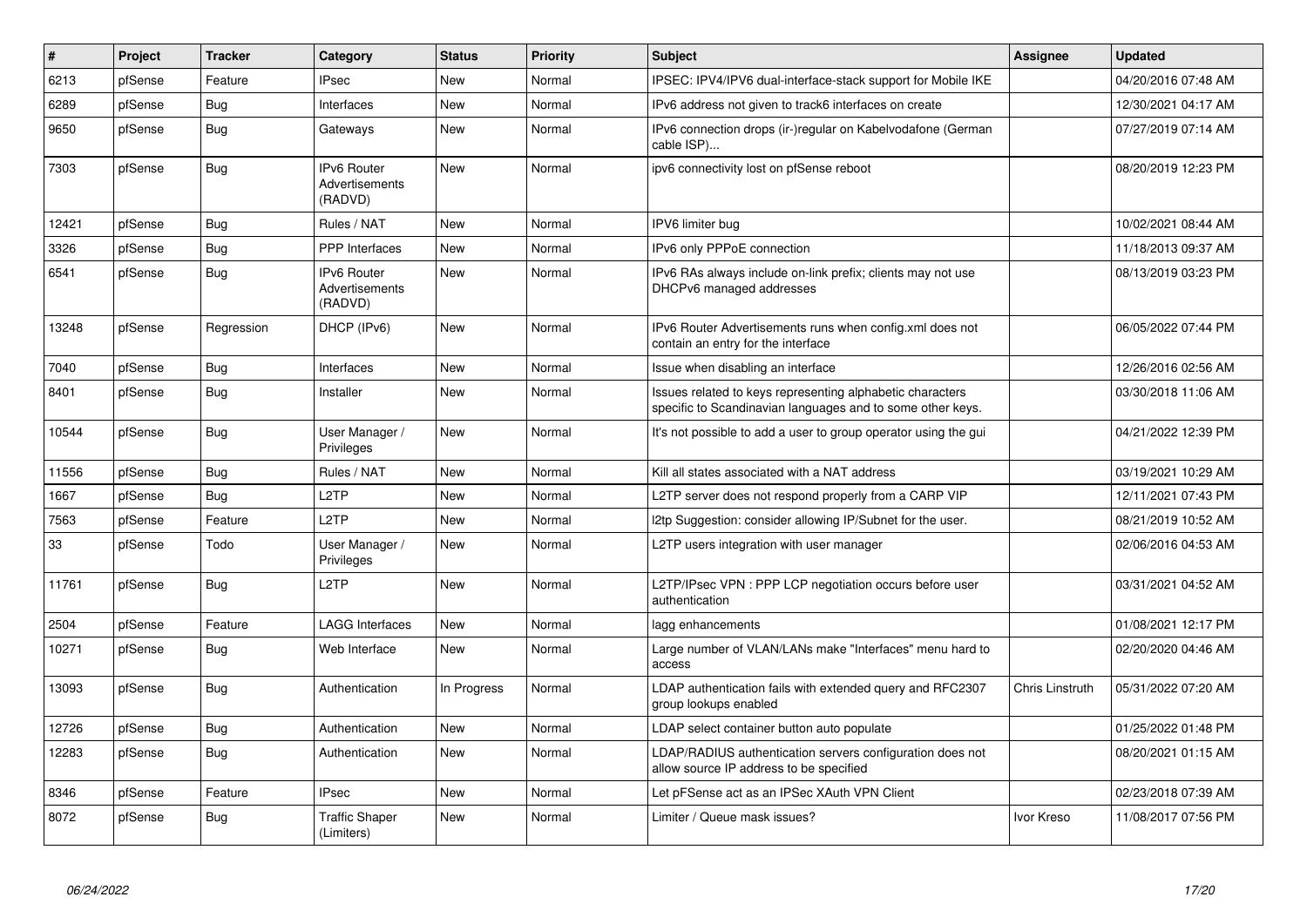| ∦     | Project | <b>Tracker</b> | Category                                        | <b>Status</b> | <b>Priority</b> | <b>Subject</b>                                                                                                        | <b>Assignee</b>       | <b>Updated</b>      |
|-------|---------|----------------|-------------------------------------------------|---------------|-----------------|-----------------------------------------------------------------------------------------------------------------------|-----------------------|---------------------|
| 7389  | pfSense | Bug            | <b>Traffic Shaper</b><br>(Limiters)             | In Progress   | Normal          | Limiter does not work with transparent proxy                                                                          | Luiz Souza            | 02/01/2021 03:31 PM |
| 1848  | pfSense | Bug            | <b>Traffic Shaper</b><br>(Limiters)             | Confirmed     | Normal          | Limiters after policy routing has taken place do not behave<br>correctly                                              |                       | 10/25/2014 09:18 PM |
| 3824  | pfSense | Bug            | <b>Traffic Shaper</b><br>(Limiters)             | Confirmed     | Normal          | Limiters on bridge break traffic outside locally-configured IP<br>subnets                                             | Luiz Souza            | 11/03/2016 07:16 PM |
| 9038  | pfSense | Feature        | Logging                                         | New           | Normal          | Live view of any log file                                                                                             |                       | 08/19/2019 02:55 PM |
| 11412 | pfSense | <b>Bug</b>     | Interfaces                                      | New           | Normal          | LLDPD Package Doesn't Work with Switchports                                                                           |                       | 02/12/2021 08:12 PM |
| 6481  | pfSense | Bug            | <b>IPsec</b>                                    | New           | Normal          | loading EAP RADIUS method failed                                                                                      |                       | 03/24/2020 04:25 PM |
| 12715 | pfSense | <b>Bug</b>     | Authentication                                  | <b>New</b>    | Normal          | Long system startup time when LDAP is configured and<br>unavailable during startup.                                   | Christian<br>McDonald | 01/24/2022 05:50 AM |
| 2965  | pfSense | Feature        | Rules / NAT                                     | <b>New</b>    | Normal          | Mac Firewalling                                                                                                       |                       | 04/24/2013 12:02 PM |
| 3288  | pfSense | Feature        | Rules / NAT                                     | New           | Normal          | Macros for Interface Networks on Outbound NAT rule Source<br>drop-down                                                |                       | 08/21/2019 11:02 AM |
| 7799  | pfSense | Feature        | Rules / NAT                                     | <b>New</b>    | Normal          | Make an ajax call to toggle logging by clicking on the logging<br>icon next to a rule                                 |                       | 08/13/2019 09:40 AM |
| 8262  | pfSense | Feature        | IPv6 Router<br>Advertisements<br>(RADVD)        | New           | Normal          | Make each prefix flags configurable separately.                                                                       |                       | 01/16/2018 12:35 PM |
| 4798  | pfSense | Feature        | <b>DNS Resolver</b>                             | New           | Normal          | Make host and domain overrides available to both DNS<br>Resolver and DNS Forwarder                                    |                       | 06/29/2015 02:14 AM |
| 13003 | pfSense | Bug            | Hardware / Drivers                              | New           | Normal          | Malicious Driver Detection event on ixl driver                                                                        |                       | 06/23/2022 01:31 AM |
| 13076 | pfSense | Bug            | Gateway Monitoring                              | New           | Normal          | Marking a gateway as down does not affect IPsec entries using<br>gateway groups                                       |                       | 06/03/2022 10:32 AM |
| 9464  | pfSense | Feature        | Interfaces                                      | New           | Normal          | Marvell 6000 -- netgate hardware (e.g.: XG-7100, XG-3100)<br>internal switch LACP support                             |                       | 04/08/2019 07:58 AM |
| 12938 | pfSense | Bug            | <b>IPv6 Router</b><br>Advertisements<br>(RADVD) | New           | Normal          | MaxRtrAdvInterval would allow stale DNS servers to be deleted<br>faster                                               |                       | 03/12/2022 09:37 AM |
| 9094  | pfSense | Bug            | Hardware / Drivers                              | Assigned      | Normal          | MBT console settings are not forced to video console                                                                  |                       | 11/07/2018 10:23 AM |
| 12095 | pfSense | Bug            | Authentication                                  | New           | Normal          | Memory leak in pcscd                                                                                                  |                       | 06/01/2022 01:01 PM |
| 7238  | pfSense | Bug            | Web Interface                                   | <b>New</b>    | Normal          | Menu layout broken when using "Hostname in Menu" with long<br>hostnames                                               |                       | 02/21/2017 07:01 AM |
| 6926  | pfSense | Bug            | UPnP/NAT-PMP                                    | New           | Normal          | Miniupnp advertising expired IPv6 address                                                                             |                       | 01/15/2022 08:29 PM |
| 7747  | pfSense | Feature        | Console Menu                                    | New           | Normal          | Minor UI Tweak: Make hitting enter on the console (esp via<br>SSH) should not log you out, but simply redraw the menu |                       | 08/01/2017 04:03 PM |
| 11731 | pfSense | <b>Bug</b>     | Hardware / Drivers                              | New           | Normal          | Missing support for Realtek USB NICs                                                                                  |                       | 03/30/2021 04:32 AM |
| 4688  | pfSense | Feature        | IPsec                                           | New           | Normal          | Missing TFC Traffic Flow Confidentiality support                                                                      |                       | 11/15/2021 12:27 PM |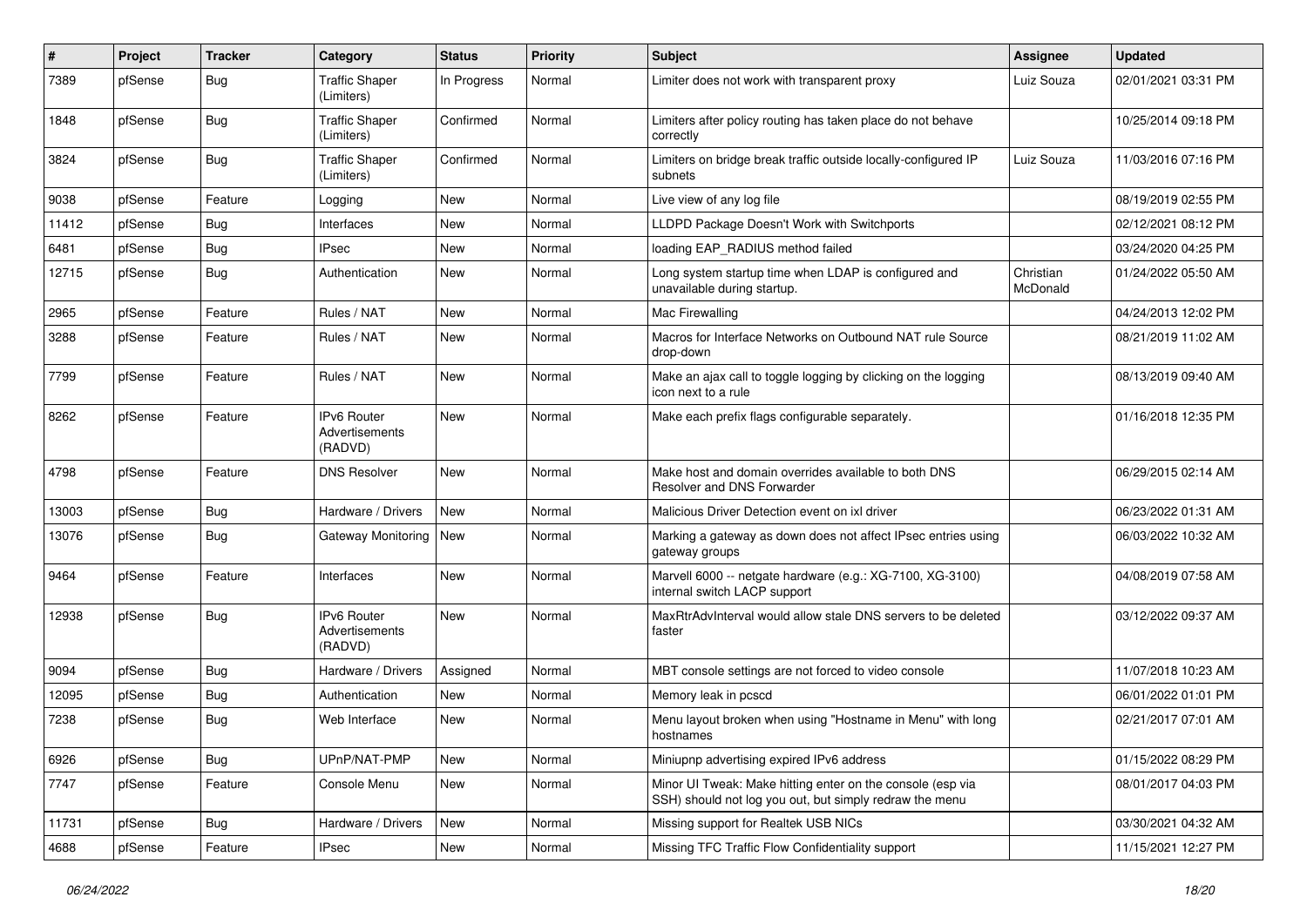| #     | Project | <b>Tracker</b> | Category                     | <b>Status</b> | <b>Priority</b> | <b>Subject</b>                                                                                                          | <b>Assignee</b> | <b>Updated</b>      |
|-------|---------|----------------|------------------------------|---------------|-----------------|-------------------------------------------------------------------------------------------------------------------------|-----------------|---------------------|
| 11539 | pfSense | <b>Bug</b>     | <b>IPsec</b>                 | Feedback      | Normal          | Mobile IPsec "split include" value of 0.0.0.0/0 causes some<br>clients to fail                                          | Jim Pingle      | 05/23/2022 12:33 AM |
| 9698  | pfSense | Bug            | <b>RRD Graphs</b>            | New           | Normal          | Monitoring graphs do not retain state after auto-refresh                                                                |                 | 08/26/2019 02:09 AM |
| 9621  | pfSense | Feature        | User Manager /<br>Privileges | New           | Normal          | More convenient deletion of single user privileges                                                                      |                 | 07/09/2019 03:09 AM |
| 8113  | pfSense | Bug            | Interfaces                   | New           | Normal          | MTU setting on bridge, openypn clients ignored                                                                          |                 | 12/31/2021 05:55 PM |
| 228   | pfSense | Feature        | Multi-WAN                    | New           | Normal          | Multi-WAN support with same gateway on multiple WANs                                                                    |                 | 04/11/2015 01:10 AM |
| 11954 | pfSense | Feature        | <b>IGMP Proxy</b>            | <b>New</b>    | Normal          | <b>Multicast limits</b>                                                                                                 |                 | 05/25/2021 12:36 AM |
| 12823 | pfSense | <b>Bug</b>     | DHCP (IPv6)                  | New           | Normal          | Multiple DHCP6 WAN connections PPPoE interface 'defached'<br>status                                                     |                 | 02/18/2022 05:39 AM |
| 9504  | pfSense | <b>Bug</b>     | Dynamic DNS                  | New           | Normal          | Multiple Dynamic DNS update notifications for the same<br>interface, not differentiated by the hostname                 |                 | 05/07/2019 07:46 AM |
| 3696  | pfSense | Feature        | Backup / Restore             | <b>New</b>    | Normal          | Multiple items backup/restore                                                                                           |                 | 06/06/2014 02:33 PM |
| 13290 | pfSense | Regression     | <b>Captive Portal</b>        | Feedback      | Normal          | My PfSense version 2.7 is returning the error "dummynet bad<br>switch 21" every time I activate my Captive Portals (7). |                 | 06/20/2022 06:01 PM |
| 9179  | pfSense | <b>Bug</b>     | <b>NAT Reflection</b>        | <b>New</b>    | Normal          | NAT reflection fix implemented for #8604 is causing WebUI and<br>XMLRPC to fail on slave                                |                 | 03/27/2020 08:01 PM |
| 5510  | pfSense | Feature        | Package System               | <b>New</b>    | Normal          | Need a simple way to enable/disable package-installed services                                                          |                 | 04/21/2022 12:39 PM |
| 8641  | pfSense | Feature        | Web Interface                | <b>New</b>    | Normal          | Need way to disable HSTS and/or replace webConfigurator<br>certificate from CLI                                         |                 | 07/16/2018 10:21 AM |
| 12535 | pfSense | Documentation  | Routing                      | <b>New</b>    | Normal          | Negate Rules function does not match the description                                                                    |                 | 11/19/2021 02:03 PM |
| 10137 | pfSense | Feature        | Package System               | New           | Normal          | net-mgmt/arpwatch: Update to 3.0                                                                                        |                 | 12/30/2019 05:16 PM |
| 8804  | pfSense | <b>Bug</b>     | <b>PPP</b> Interfaces        | New           | Normal          | Netgate SG-1000 PPPoE Keepalives not prioritized, internet<br>drops                                                     |                 | 08/20/2019 10:06 AM |
| 11657 | pfSense | Bug            | Interfaces                   | New           | Normal          | netmap_ring_reinit error                                                                                                |                 | 03/18/2021 10:32 PM |
| 3697  | pfSense | Feature        | Backup / Restore             | New           | Normal          | New backup/restore area: Certificates                                                                                   |                 | 03/11/2017 11:30 AM |
| 6615  | pfSense | Feature        | DHCP (IPv4)                  | <b>New</b>    | Normal          | new DHCP server option                                                                                                  |                 | 08/13/2019 01:39 PM |
| 3358  | pfSense | <b>Bug</b>     | Package System               | New           | Normal          | new version of <include_file> is not required during reinstall_all</include_file>                                       |                 | 12/26/2014 12:13 PM |
| 6823  | pfSense | <b>Bug</b>     | Interfaces                   | <b>New</b>    | Normal          | No connectivity after changing link state to UP                                                                         |                 | 04/21/2022 12:39 PM |
| 5556  | pfSense | Feature        | Diagnostics                  | New           | Normal          | No error when downloading non-existing file on<br>Diagnostics/Execute                                                   |                 | 08/20/2019 03:43 PM |
| 1890  | pfSense | Bug            | Translations                 | New           | Normal          | No gettext support in console scripts                                                                                   |                 | 08/13/2019 12:24 PM |
| 1506  | pfSense | Feature        | Notifications                | New           | Normal          | Notifications should spool                                                                                              |                 | 05/05/2011 12:58 PM |
| 7287  | pfSense | Feature        | <b>NTPD</b>                  | New           | Normal          | NTP add support for ACTS ref clock                                                                                      |                 | 10/12/2020 07:45 AM |
| 8794  | pfSense | Feature        | <b>NTPD</b>                  | New           | Normal          | NTP authentiction                                                                                                       | Tod L           | 08/05/2021 01:20 AM |
| 7201  | pfSense | Feature        | <b>NTPD</b>                  | New           | Normal          | NTP Support multiple GPS reference clocks                                                                               |                 | 04/27/2021 12:31 PM |